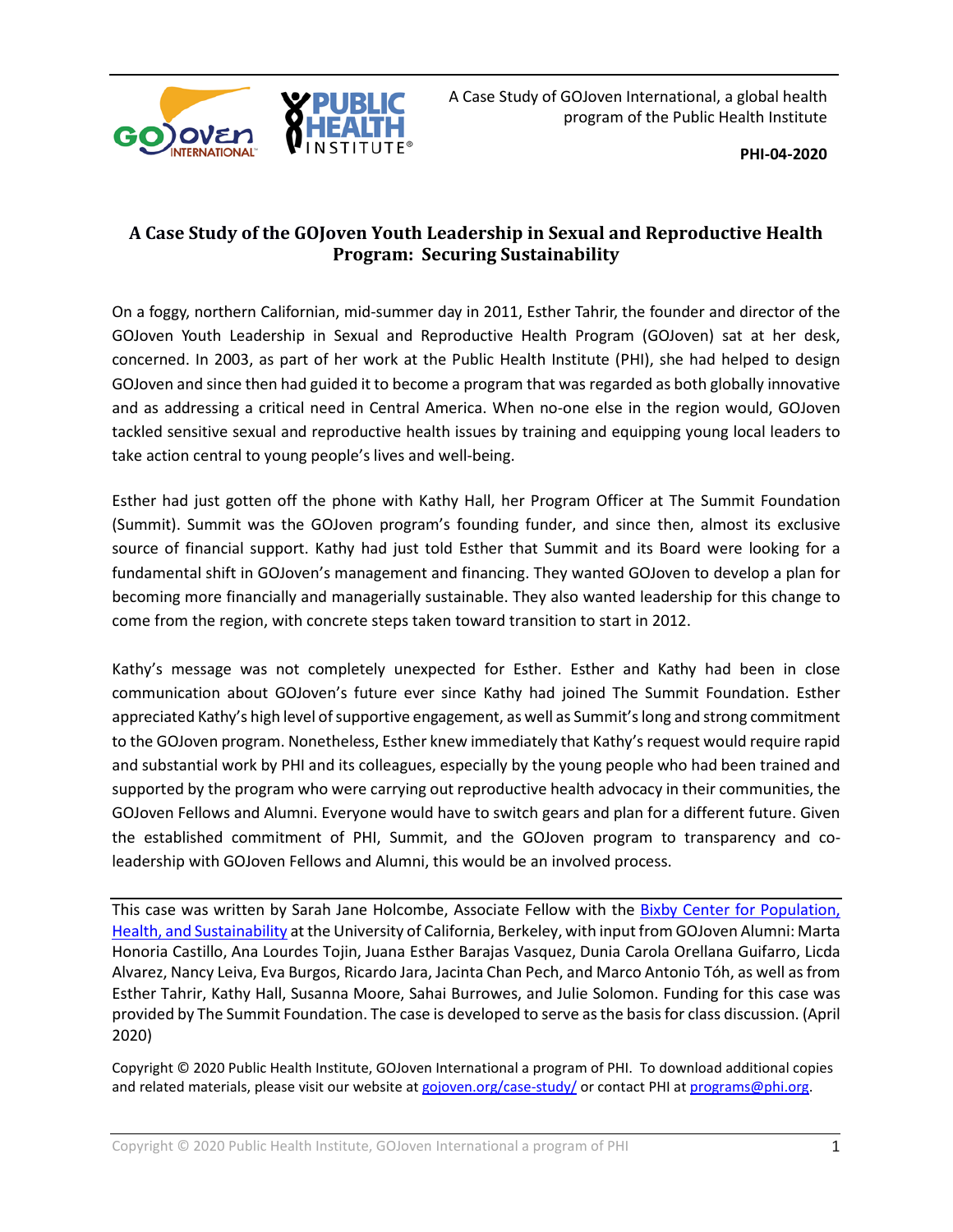Esther leaned back in her chair. She was not sure that some of the options she had discussed with Kathy were feasible. While she knew that the GOJoven program had worked to build program planning, fundraising, and evaluation capacity among Fellows – through the program's training curriculum, as well as engagement in periodic evaluation efforts – she was keenly aware that these areas would require extensive reinforcement and supplementation if the program were to become more sustainable.

### **The Public Health Institute (PHI)**

Esther and the GOJoven program were based out of the [Public Health Institute](http://www.phi.org/about-phi/) (PHI). Researchers and social entrepreneurs in the greater San Francisco Bay Area had set up PHI 50 years previously to manage their different California-based and global health projects through a single, nimble, lower-cost, administrative structure. The group within PHI leading GOJoven had extensive experience designing and running leadership programs related to sexual and reproductive health in Latin America. They had managed several multi-country leadership initiatives on sexual and reproductive health and family planning for the Packard and Gates Foundations over the past decade. They had also designed and run global health fellowship programs for USAID for over two decades contributing to a more highly trained global health workforce in the US and around the world.

Esther, like most of the other key PHI staff and consultants, had been with GOJoven from the start. As the Executive Director and Founder, she had first worked in Guatemala during the set-up stages, helping with creation of the GOJoven model, including curriculum development, identification of trainers and a Guatemalan partner implementing organization [\(ASECSA\)](https://asecsaguatemala.org/2018/), and recruitment of the first cohort of 24 young local leaders as Fellows. Many trainers, such as Angel Martinez, GOJoven's master trainer, also joined the program at its inception, and Fellows' evaluations consistently pointed to his guidance as deeply significant to their lives and subsequent careers. Not only were PHI staff well steeped in the field of sexual and reproductive health and rights in the region as well as globally, but they had the Spanish language and cultural competencies central to designing and running the program.

#### **The Summit Foundation**

 $\overline{a}$ 

Established in 1991[, The Summit Foundation](https://www.summitfdn.org/about/#prefix-values) is a small private family foundation based in Washington D.C. with nine Board members, all but two from the family of the founders, Victoria (Vicki) and Roger Sant. It has had three areas of focus for over 15 years: advancing gender equality (particularly sexual and reproductive health and rights) and protecting the earth's biodiversity - both focused in Central America, and making cities livable. Summit's special commitment to Central America grew from the founders' concern about the environmental health of the Mesoamerican Reef and how that impacted the well-being of local populations. In 2011, Summit's endowment totaled \$70 million, and the 106 grants made that year ranged in size from \$500 - \$709,000, with all but seven well below \$200,000.<sup>[1](#page-1-0)</sup> The GOJoven Youth

Copyright © 2020 Public Health Institute, GOJoven International a program of PHI 2

<span id="page-1-0"></span><sup>1</sup>Summit Charitable Foundation Inc, Form 990 for period ending December 2011. Available at: [https://projects.propublica.org/nonprofits/display\\_990/521743817/2012\\_11\\_PF%2F52-1743817\\_990PF\\_201112](https://projects.propublica.org/nonprofits/display_990/521743817/2012_11_PF%2F52-1743817_990PF_201112)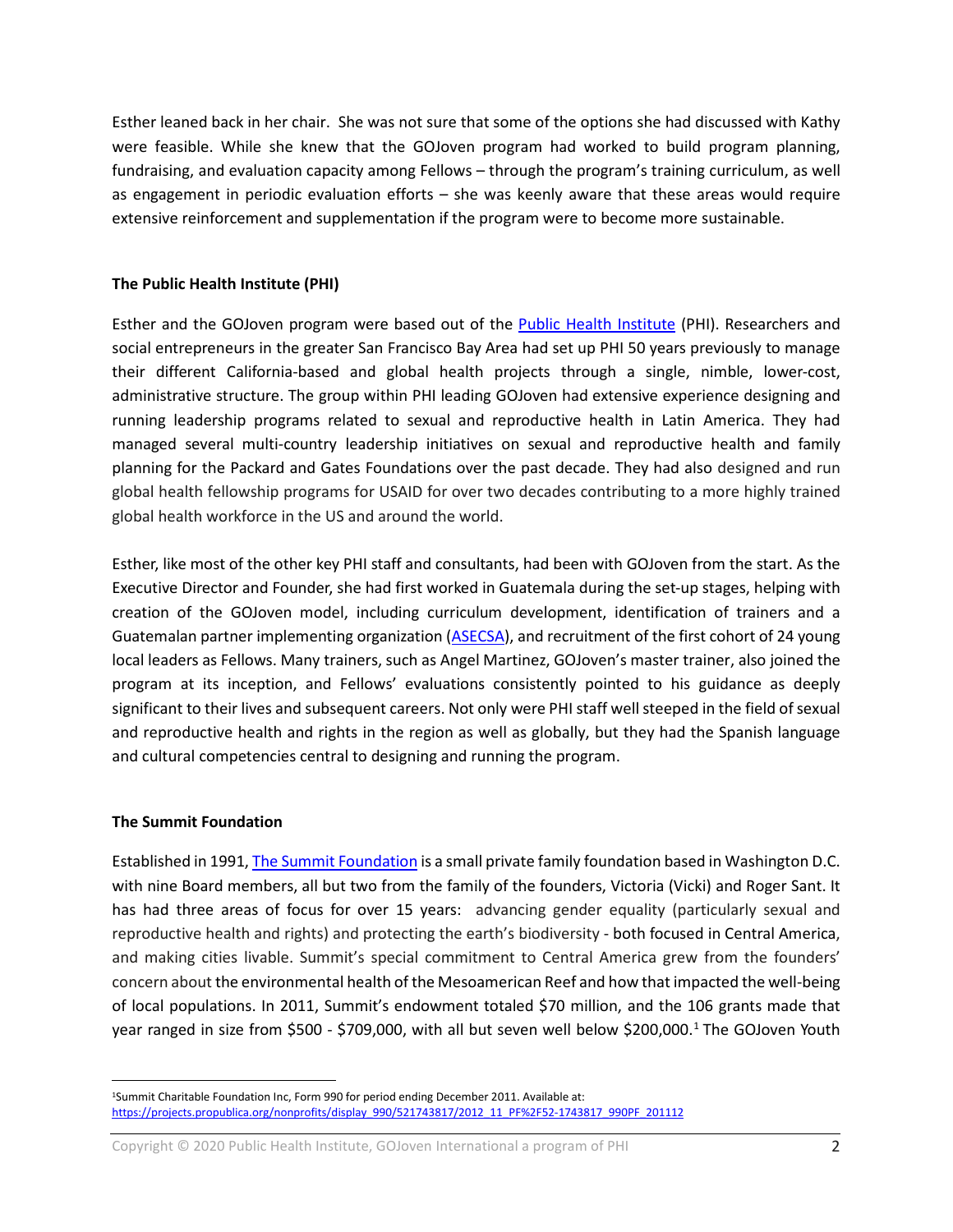Leadership program represented Summit's largest grantmaking investment to-date, totaling almost \$6 million by the end of 2012 (see in Table 1 in the Annexes), and nearly \$8.5 million by 2019 (see Table 9).

The Summit Foundation stands out as having long and strong commitments to the organizations that it supports, often through multi-year support, giving much-needed breathing space to the recipients to focus on the work. Summit's nine years of support for GOJoven, in the context of US foundation grantmaking patterns, are an anomaly and extend far beyond the normal timeline of support. A more typical pattern of foundation investment is to focus on an issue area for three to five years and then move on. One-year, project-specific grants are a common practice. Further, with a few notable exceptions, most US foundations, particularly small ones, focus their grantmaking inside the US. $<sup>2</sup>$  $<sup>2</sup>$  $<sup>2</sup>$ </sup>

Under the leadership of Vicki Sant, Summit's President and co-founder, the foundation staff and several Board members had engaged quite deeply and personally with the GOJoven program throughout the 2003-2012 period. In addition to taking a strong interest in the program's design and early progress, Vicki was a warm and vivid presence at several of the GOJoven trainings in its early years. She felt a special attachment to Fellows and their successes, taking personal joy in the individual transformations she saw. She taught them the Sant Family Whistle, visited Fellows and Alumni in the region, attended Fellows' presentations at conferences, and invited Fellows to present at a Summit Board meeting.

#### **The Central American Context**

 $\overline{a}$ 

When Summit invited PHI to design a youth leadership development program in the region in 2003, they had both aimed to shake up the status quo for youth and for youth sexual and reproductive health and rights in the region (see Box 1 for background). Summit wanted to pilot a then-novel approach to address thf e needs of growing numbers of youth under 24 almost 40% of humans on the planet - and the socially conservative norms, policies, and programs that are obstacles to doing so in so many countries.

Youth in Central America had a high unmet need for contraceptive and reproductive health services, but Central America was by no means an easy place for young changemakers in sexual and reproductive health and rights to work. While over the past decades,

## **Box 1: Youth Sexual and Reproductive Health and Rights (SRHR)**

Sexual and reproductive health and rights, are fundamental human rights that are related to sexuality and reproduction. These rights allow people to make informed and meaningful decisions about their own sexual wellbeing, such as their sexual orientation, relationships, sexual activity, contraception or their bodies.

Sexual and reproductive health and rights are in particular important to young people because their access to accurate information and services helps enable them to maintain their sexual health and plan for healthy futures.

*(Adapted from [Youth Do It](https://www.youthdoit.org/themes/sexual-and-reproductive-healthand-rights-are-human-rights/).)*

<span id="page-2-0"></span><sup>2</sup> Foundation Center & the Council on Foundations (2018). *The State of Global Giving by US Foundations: 2011-2015.* Available at: [https://www.issuelab.org/resources/31306/31306.pdf;](https://www.issuelab.org/resources/31306/31306.pdf) Council on Foundations. *Foundation Basics.* Available at: <https://www.cof.org/content/foundation-basics>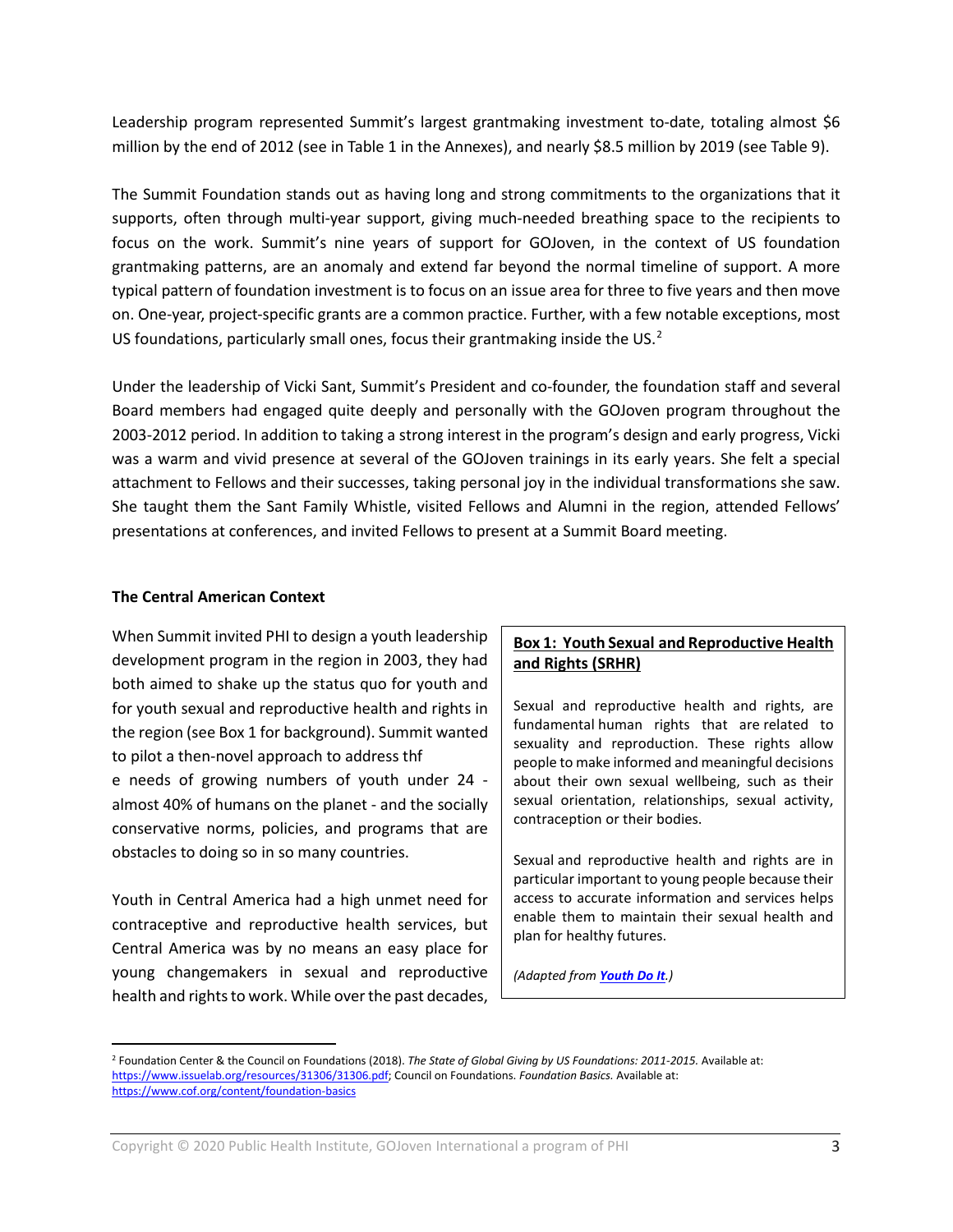Latin American countries on the whole have seen notable improvements in contraceptive use, teen pregnancy reduction, and advances in women's rights, Central American countries have lagged (see Table 2). [3](#page-3-0)

The region's comparatively high levels of religious and cultural conservatism have not only discouraged public discussion or financing of contraception, but also attention to broader youth SRH needs. The settings, and at times the entering GOJoven Fellows themselves, were culturally conservative. The Catholic Church, and also the increasingly prominent Protestant evangelical churches, play central roles in social and political life, and hold substantial influence over political leaders. These institutions view the family as the appropriate place to address adolescent sexual and reproductive health – rather through public health or educational institutions or interventions. There remains strong resistance in the region to providing sex education, let alone services, to unmarried young people.

In Guatemala and Honduras, where evangelical Christians now rapidly approach half the population, evangelical leadership has increasingly taken political action to further its values.<sup>[4](#page-3-1)</sup> For example, in 2009, the Youth Commission of the Evangelical Alliance of Guatemala (AEG) spoke out and mobilized to overturn the 2005 *National Law on Family Planning* that for the first time had authorized government facility provision of family planning services to married couples<sup>[5](#page-3-2)</sup> - GOJoven Fellows had been active in the campaign to support this reform. The social conservatism of Central America, particularly as regards young people, sexuality, and reproduction, was in part what motivated the launch of GOJoven by Summit and PHI.

Economic and political instability in the region make work more challenging as well. Central America has some of the highest economic inequality in the globe, linked with government inattention to poorer and indigenous populations (see Table 2). Government health and other social services systems serving these populations often experience shortages of providers, supplies, and facilities. Further, recent histories of government violence targeting indigenous populations remain fresh and unresolved. The region, particularly Guatemala and Honduras, has also experienced significant political instability, including political and drug-related violence. Transnational organized crime in the region fuels the highest rate of homicide and some of the highest rates of femicide in the world, which disproportionately affect young people. [6](#page-3-3)

 $\overline{a}$ 

<span id="page-3-0"></span>**<sup>3</sup>** Centers for Disease Control and Prevention (2017). Healthcare Access and Conditions in Guatemala, Honduras, and El Salvador: Central American Refugee Health Profile. Available at[: https://www.cdc.gov/immigrantrefugeehealth/profiles/central-american/healthcare](https://www.cdc.gov/immigrantrefugeehealth/profiles/central-american/healthcare-diet/index.html)[diet/index.html;](https://www.cdc.gov/immigrantrefugeehealth/profiles/central-american/healthcare-diet/index.html) Caffe, S., Plesons, M., Camacho, A.V., Brumana, L., Abdool, S.N., Huaynoca, S., et al. (2017). *Looking back and moving forward:*  can we accelerate progress on adolescent pregnancy in the Americas? Reproductive Health: 14(1):83; Guttmacher Institute (2018). Fact Sheet:

<span id="page-3-1"></span>Abortion in Latin America and the Caribbean. Available at: [https://www.guttmacher.org/sites/default/files/factsheet/ib\\_aww-latin-america.pdf](https://www.guttmacher.org/sites/default/files/factsheet/ib_aww-latin-america.pdf) <sup>4</sup> Pew Research Center. (2015). *The Future of World Religions: Population Growth Projections, 2010-2050.* Available at: [https://assets.pewresearch.org/wp-content/uploads/sites/11/2015/03/PF\\_15.04.02\\_ProjectionsFullReport.pdf;](https://assets.pewresearch.org/wp-content/uploads/sites/11/2015/03/PF_15.04.02_ProjectionsFullReport.pdf) Pew Forum on Religion & Public Life (2007). *Spirit and Power: A 10-Country Survey of Pentecostals*. Available at: [https://www.pewresearch.org/wp](https://www.pewresearch.org/wp-content/uploads/sites/7/2006/10/pentecostals-08.pdf)[content/uploads/sites/7/2006/10/pentecostals-08.pdf](https://www.pewresearch.org/wp-content/uploads/sites/7/2006/10/pentecostals-08.pdf)

<span id="page-3-2"></span><sup>5</sup> Evangélicos guatemaltecos contra Ley de Planificación. FamiliarCerigua/ CIMAC|Guatemala. September 12, 2009. Available at:: [https://cimacnoticias.com.mx/node/43577;](https://cimacnoticias.com.mx/node/43577) Evangelicos en Guatemala al borde de "legalisar la homophobia." El Pulso Honduras. December 26, 2018. Available at[: https://elpulso.hn/evangelicos-en-guatemala-al-borde-de-legalizar-la-homofobia/](https://elpulso.hn/evangelicos-en-guatemala-al-borde-de-legalizar-la-homofobia/)

<span id="page-3-3"></span><sup>6</sup> Essayag, S. (2017). *From Commitment to Action: Policies to End Violence Against Women in Latin America and the Caribbean. Regional Analysis Document*. UNDP and UN Women Panama. Available at: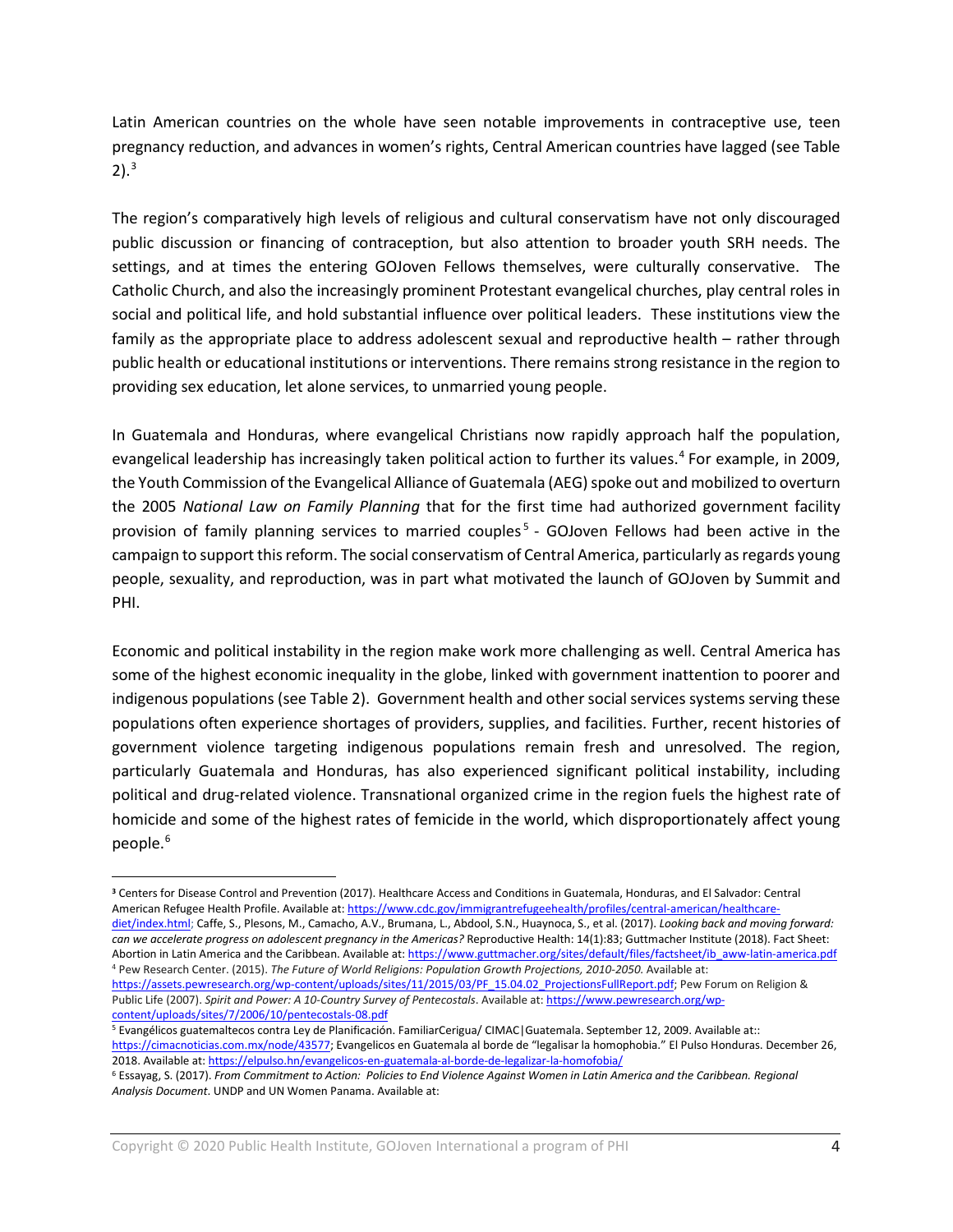#### **Origins and Development of the GOJoven Youth Leadership Program**

Summit took to heart the aspirational commitments to adolescent sexual and reproductive health and rights that governments agreed to at the 1994 United Nations [International Conference on Population and](https://www.unfpa.org/icpd)  [Development.](https://www.unfpa.org/icpd) After vetting several possible international NGOs to lead a leadership program in four Central American countries, Summit selected PHI. With GOJoven, PHI had aimed to find the most driven and passionate young leaders they could, and then to equip them to change attitudes, norms, and policies related to sexual and reproductive health.

Throughout the development and existence of GOJoven, PHI had had a broad commitment to sexual and reproductive health and rights, including the rights of lesbian, gay, bisexual, and transgender (LGBTQ) and indigenous people. Building on their experience with youth leadership, PHI recognized that youth leaders' interests and work often spread beyond the specific categories for which a donor provides support. Esther knew that Summit was focused on youth leadership and teen pregnancy prevention rather than on other health and development problems. But she also knew that empowering youth to address a myriad of issues, from the environment to broader social justice issues, was aligned with Summit's values.

Esther, her PHI colleagues and alumni from PHI's previous International Family Planning Leadership Program in the region felt that bringing young people's leadership to the field of sexual and reproductive health in the region was critical, both for eventually improving population level health outcomes, but also more broadly for deepening these young people's understandings of themselves and their societies, and thus their ability to make change. After all, Central America's population was young, with a median age of 28, and 25% under the age of 15, and youth voices were largely absent from the policy and programmatic discussions affecting them.<sup>[7](#page-4-0)</sup>

#### **Youth Sexual and Reproductive Health and Youth Leadership**

 $\overline{a}$ 

Donors' focus on leadership development in low- and middle-income countries (LMICs) dates back to the 1960s - and even further, if one considers Christian missionary institutions. Leadership programs in LMICs typically aim to build the presence of skilled and committed leaders in a sector where they are limited or absent. The expectation is that leaders will then be equipped to go on to expand access to services and to strengthen policy. The Ford and Rockefeller Foundations have run programs of this type, as have more recently (on a smaller scale) the Packard and Gates Foundations in the field of family planning and reproductive health. More recently, a corporate donor (Johnson & Johnson) has supported the Women Deliver Young Leaders Program, focusing on maternal and reproductive health. However, few plan for population-level outcomes as a result of their interventions, and few have focused on youth and made

[https://www.undp.org/content/dam/rblac/docs/Research%20and%20Publications/Empoderamiento%20de%20la%20Mujer/UNDP-RBLAC-](https://www.undp.org/content/dam/rblac/docs/Research%20and%20Publications/Empoderamiento%20de%20la%20Mujer/UNDP-RBLAC-ReportVCMEnglish.pdf)[ReportVCMEnglish.pdf](https://www.undp.org/content/dam/rblac/docs/Research%20and%20Publications/Empoderamiento%20de%20la%20Mujer/UNDP-RBLAC-ReportVCMEnglish.pdf)

<span id="page-4-0"></span>**<sup>7</sup>** Worldometers (2019). Subregions in Latin America and the Caribbean by population. Available online at:

[https://www.worldometers.info/world-population/population-by-latin-america-and-the-caribbean-subregion/;](https://www.worldometers.info/world-population/population-by-latin-america-and-the-caribbean-subregion/) Statista (2019). Proportion of selected age groups of world population in 2019, by region. Available online at[: https://www.statista.com/statistics/265759/world-population](https://www.statista.com/statistics/265759/world-population-by-age-and-region/)[by-age-and-region/](https://www.statista.com/statistics/265759/world-population-by-age-and-region/)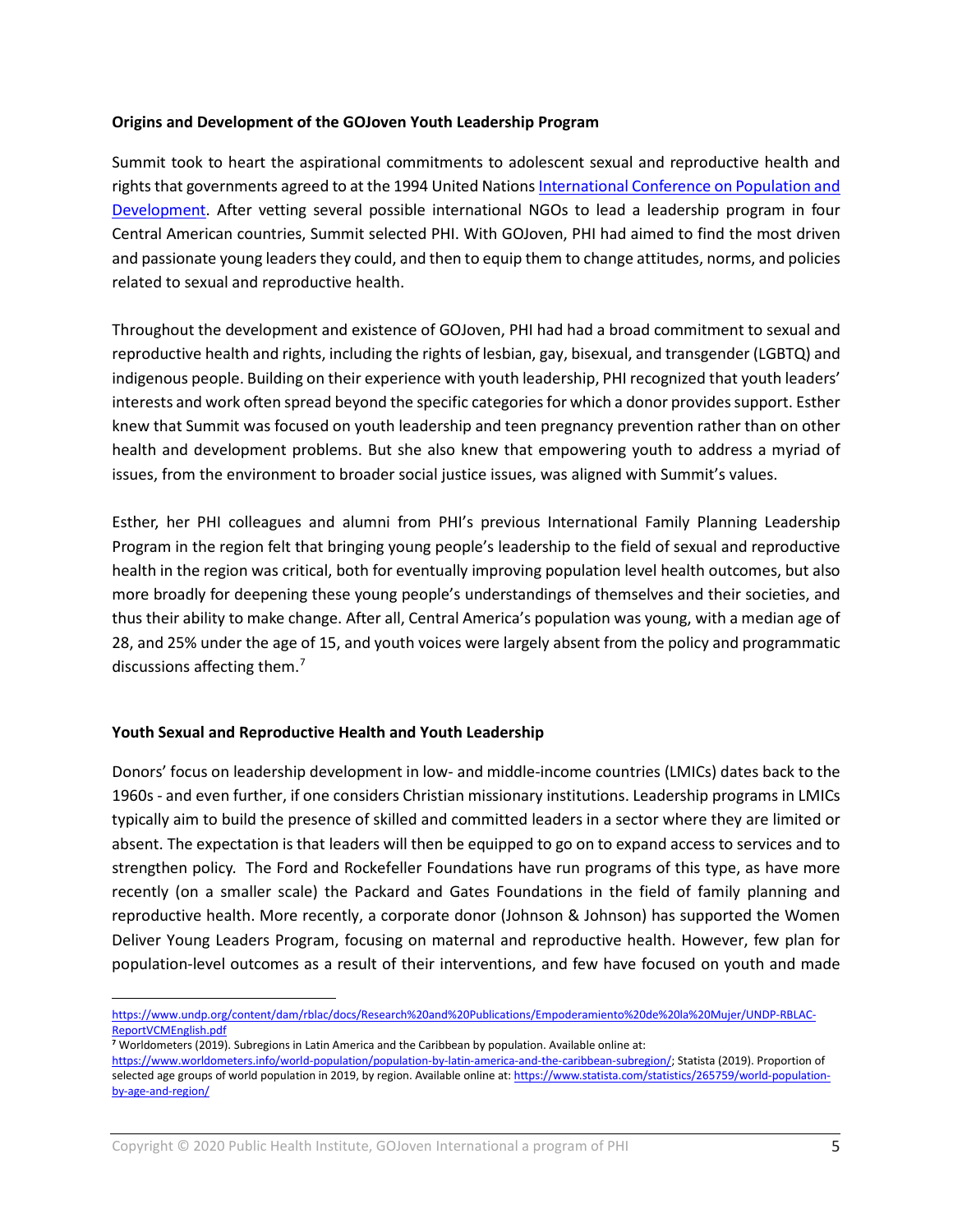## long-term commitments.<sup>[8](#page-5-0)</sup>

Globally, youth leadership programs are a more recent phenomenon. Over the past decade with more than half of the planet under 30, there has been increased global recognition that the world's largest generation of youth is coming of age, with unaddressed needs, including for sexual and reproductive health, and with serious social barriers to discussing these needs.<sup>[9](#page-5-1)</sup> Youth leadership programs are variously seen as mechanisms for generating capacity in the sector, building policymaker or public support for the needs of young people, and/or for delivering services to this population. Youth leadership programs are viewed as having a greater potential to be transformative and have longer lasting impacts than are programs focused on adults because they take place at an early stage in participants' lives. They intervene at a stage when people are both more open to change, and have more years ahead in which to produce impact, than do training programs for midcareer professionals.

While a handful of youth leadership programs have focused on SRH, few models have explicitly put youth practical exercise of leadership at their center. In part this has been due to the particular challenges facing youth-led programs (see Table 3), which include 'aging out', high staff mobility, the need for frequent (re)training, and the expectation that youth will volunteer, among others. In Central America, before the GOJoven, only a handful provided education or reproductive health services to young people – such as those of the International Planned Parenthood Federation (IPPF) national member associations. To the extent that IPPF national associations supported youth leadership, it has almost always been tightly tied to their delivery of services. Few programs in the region were explicitly designed to empower youth to voice their priorities and take on sector leadership. The Summit Foundation and PHI hoped GOJoven would help fill this gap in the region.

## **The GOJoven Youth Leadership Development Program in Sexual and Reproductive Health (2004-2012)**

PHI developed, and along with [ASECSA,](https://asecsaguatemala.org/2018/) its Mayan community health partner organization on the ground, deployed a fellowship model for youth leadership development in sexual and reproductive health and rights (SRHR) in Belize, Guatemala, Honduras, and in one southern state of Mexico - Quintana Roo. The geographic focus stemmed from Summit's priorities and resource limitations, as well as PHI's expertise. The overarching goal has been to equip young leaders (ages 18-29) to improve the long-term SRHR of adolescents in their local and national communities. To do so, GOJoven's model has used three main strategies:

- 1. Building the knowledge and individual and collective leadership skills of new young leaders to advance adolescent SRHR;
- 2. Strengthening the capacity of key local SRHR institutions; and
- 3. Supporting and broadening the network of Alumni Fellows within and across GOJoven countries, in order to make collective change.

<span id="page-5-1"></span><span id="page-5-0"></span> $\overline{a}$ <sup>8</sup> Saloma, A. & Price, S. (2019). *Empower, Change, Transform.* The Schusterman Family Foundation, The Rockwood Leadership Institute. <sup>9</sup> World Health Organization (2018). *Engaging young people for health and sustainable development: strategic opportunities for the World Health Organization and partners*. Licence: CC BY-NC-SA 3.0 IGO.

Copyright © 2020 Public Health Institute, GOJoven International a program of PHI 6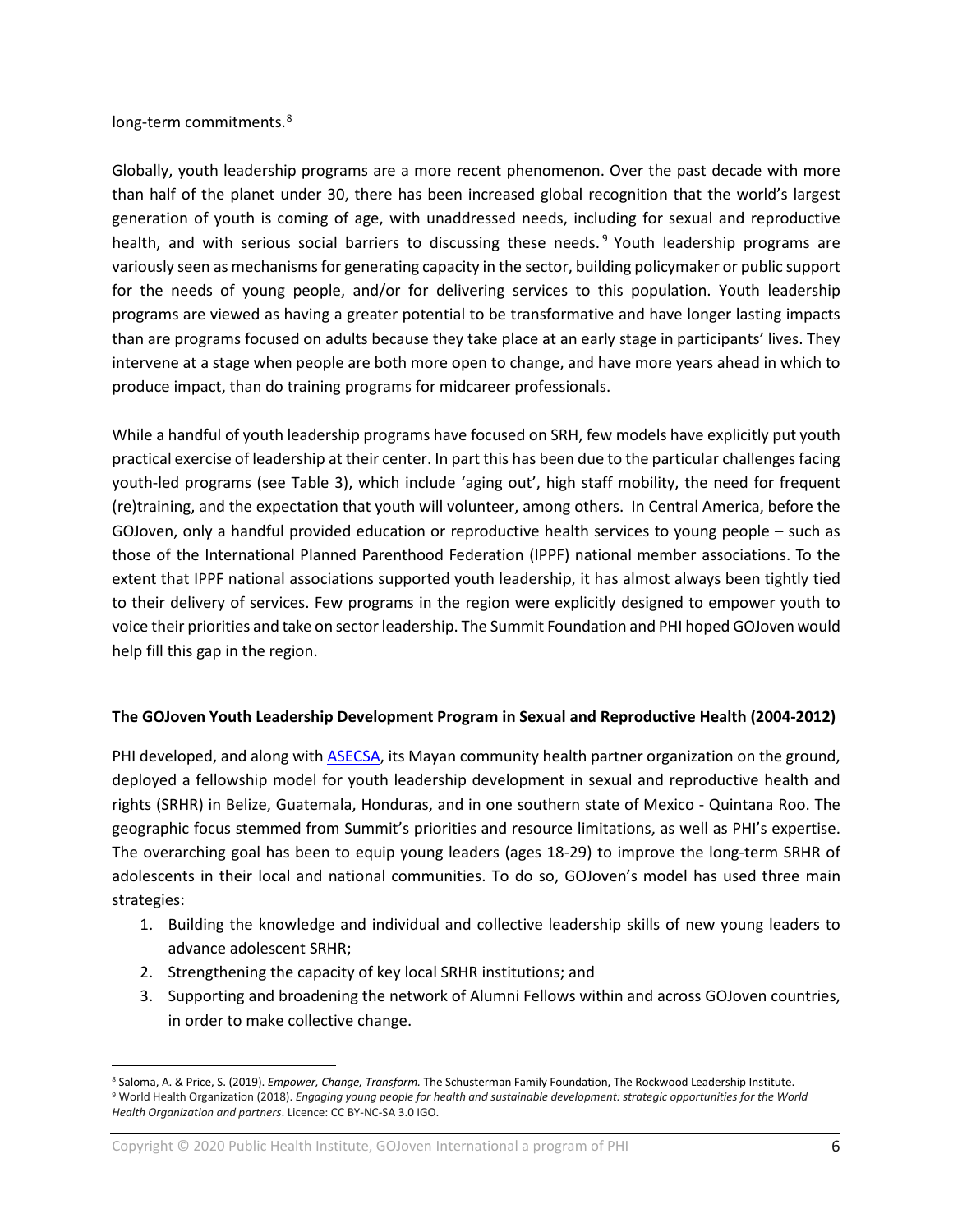Fellows were recruited through outreach to GOJoven alumni/ae, educational institutions, and SRH and youth serving organizations. The recruitment and selection process was managed by GOJoven staff in Oakland and each country, with support from Alumni.

The GOJoven program's core components were designed not only to increase Fellows' own understanding of SRHR issues at the individual and community levels, but also to have them put their newly acquired leadership skills into immediate practice to make change. It aims to balance conceptual and experiential learning:

- Fellows have 144 hours of **in-person training** (1 week/quarter over a year) using a curriculum addressing adolescent SRHR; youth individual and collective leadership development; and program development, fundraising, and evaluation (see Table 4).
- Fellows' collaboratively develop 24-month **Leadership Action Plans** (LAPs) funded through seed grants, and collectively implement them in their communities post-training ('baking in' experience leading);
- Fellows can apply, individually or in teams, for **institutional strengthening grants** for their home institutions to improve capacity and commitment to support adolescent and youth SRHR;
- Fellows and Alumni, along with the director of their home organization, could participate in **institutional strengthening workshops**; and
- Fellows become members of **national and cross-country networks** of GOJoven Alumni, bolstering their capacity to collaborate and advance individually and collectively.

GOJoven Alumni were also eligible to apply for competitive professional and educational scholarships, equipping those selected to advance further in their careers and fields.

## **GOJoven and Youth Agency and Empowerment**

The program's motto is to "inspire youth leaders with the power of change." Fellows' agency and empowerment are built into the GOJoven model in multiple ways. Fellows' Leadership Action Plans have them back working in their communities to carry out SRHR training with young people or other educational activities – putting their new leadership skills into immediate practice (see Box 2).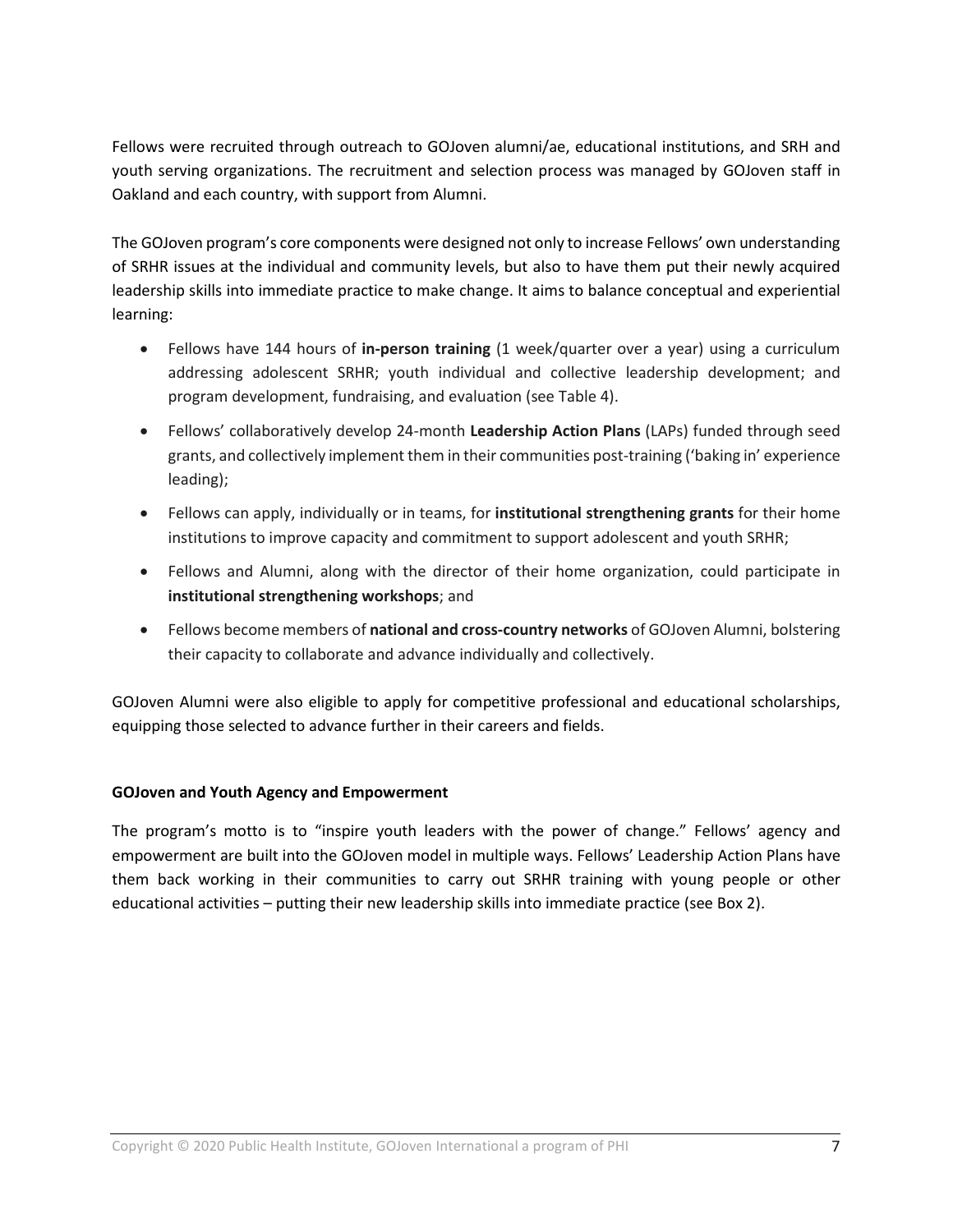## **Box 2: A GOJoven Fellow's Leadership Action Plan, Guatemala 2012**

#### **Living Responsibly, Sololá**

#### **LAP Objective:**

- Educate 200 adolescents on pregnancy prevention through the implementation of an SRH media campaign with radio and TV programs, covering the 6 municipalities of the Sololá Department.
- Increase knowledge by 25% in 150 youth ages 12-17 about SRH topics to avoid unwanted pregnancies in the 6 municipalities of the Sololá Department.

#### **Achieved Outcomes:**

 $\overline{a}$ 

- Wrote and broadcasted 6 radio programs reaching the entire Sololá department in topics ranging from human rights, sexual and reproductive rights, national laws concerning SRH, and gender-based violence prevention.
- Successfully trained 195 youth in SRH topics in a series of workshops; 73% of participants had increased their knowledge by the end of the final workshop.

**Estimated number of youth reached:** 195 +

GOJoven's participatory methodologies play out not just in how learning takes place (the experiential GOJoven curriculum, the LAPs), but also in how the Fellowship has been run. GOJoven Alumni contribute to the design and writing of PHI's GOJoven proposals to Summit; participate in recruiting, selecting and training new cohorts of fellows; develop and implement the training curriculum; and assist with evaluation activities. The intention has been to make Fellows active agents in their Fellowship experience, and in the running of GOJoven. As can be seen in Table 5, GOJoven's design includes most of the components recommended for strong youth leadership programs that seek to empower rather than tokenize young people.[10](#page-7-0)

For PHI, 'power-sharing' was not just a slogan to use to show how cutting edge GOJoven's leadership program was. It aimed to engage young people to participate in truly meaningful ways, as shown in the upper steps of Hart's Ladder of Youth Participation in Figure 1. Esther and her colleagues deeply felt that having Fellows take the reins whenever possible was not only good for Fellows and the program in its own right, but also was the core way that Fellows could exercise and grow their belief in their ability, and their actual ability, to lead.

Esther knew that, after their Fellowship experience, GOJoven Alumni would be going back into organizations and environments where there was often little to no expectation or room for young people to take on leadership roles. Table 6 shows examples of how GOJoven embodied the principles of coleadership and co-design at the core of its program model.

<span id="page-7-0"></span><sup>&</sup>lt;sup>10</sup> Catino, J., Battistini, E., & Babcheck, E. (2018). *Young People Advancing Sexual and Reproductive Health: Toward a New Normal.* Available at: <http://yieldproject.org/>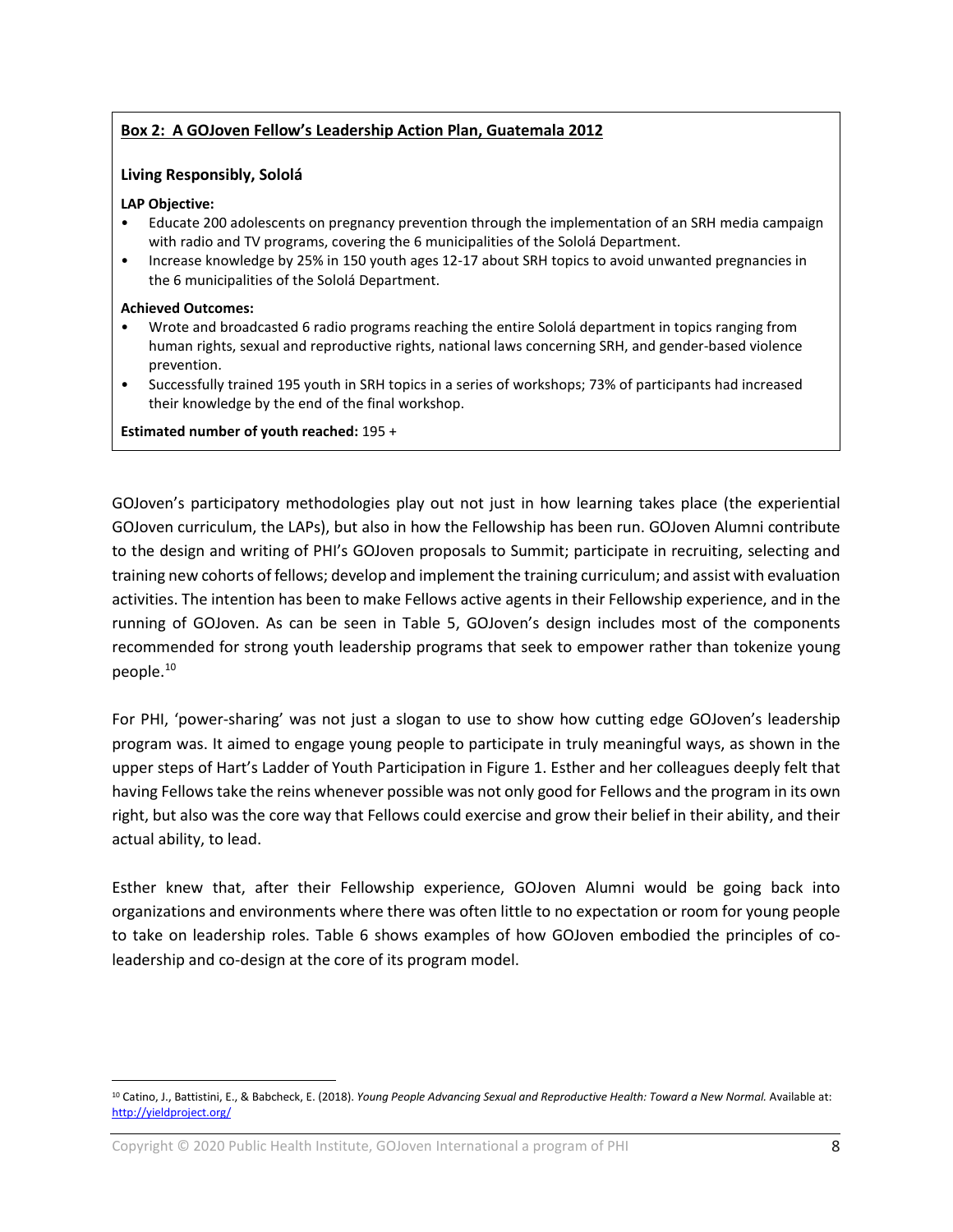#### **Program Achievements**

Both PHI and Summit were proud of the GOJoven model and its accomplishments during this first phase as outlined in Table 7. Between 2004 and 2012, GOJoven International supported nine cohorts, with 168 graduating Fellows that completed their 24-month action-learning youth leadership Fellowship (see Figure 2).

Success of the model went far beyond engaging the 'usual suspects' of leadership programs – elite, upper class, educated, ladino young people – most often cisgender men.<sup>[11](#page-8-0)</sup> GOJoven deliberately recruited rural and indigenous youth, selected equal proportions of females and males, and included people with diverse sexual orientations and identities. The Fellowship had also organically opened conversations and reflections about sexism, racism and homophobia, often leading to fundamental transformation in how Fellows understood the world and their roles, and enabled them to influence not only the organizations within which they worked, but also at the community and regional/national levels.

Program results can be seen in the numbers of active GOJoven Alumni, the reach of the activities they carried out through their Leadership Action Plans and in the organizations where they have gone on to work, their increased representation and engagement in regional and international youth leadership and SRHR forums, and the work that they continue to carry out (see Box 3).

#### **Box 3: Examples of GOJoven Alumni Engagement**

#### **Dunia Carola Orellana Guifarro (Fellow 2004, Honduras)**

Dunia became a GOJoven Fellow at age 21. She has worked as a human rights activist, filmmaker, journalist and as a multimedia editor for *La Prensa*, Honduras's most widely read newspaper. She earned her Bachelor's degree in Journalism from the National Autonomous University of Honduras in 2010. As a Summit Scholar, she earned her Master's degree in Documentary Filmmaking from the University of Superior Arts and Theatre in Madrid in 2012. Dunia is passionate about working in sexual and reproductive health and rights and human rights issues. She has served as a trainer, recruiter, mentor and communications consultant to GOJoven International, and provides expertise on communications, advocacy and the media to GOJoven as well as advocacy to NGOs in Honduras and the region.

#### **Marta Honoria Castillo (Fellow 2007, Guatemala)**

 $\overline{a}$ 

Marta's professional experience includes working as a trainer in the Association of Garifuna Women of Guatemala. In this capacity, she advocated for the rights and health of Garifuna people throughout the Izabal District. Marta served for two years as President of the Youth and Children Parliament of Guatemala. She has training and experience in conflict resolution, teamwork, community development and HIV/AIDS. She completed two years of university studies in Business Administration and recently obtained a professional certificate in Political Leadership and Human Rights in Honduras. Currently, Marta serves as the Training Coordinator for GOJoven Guatemala. She hopes to become an international advocate for laws and policies that support women, strengthen organizations and empower youth.

<span id="page-8-0"></span> $11$  Cisgender characterizes situations where individuals' personal identity and gender correspond with their birth sex.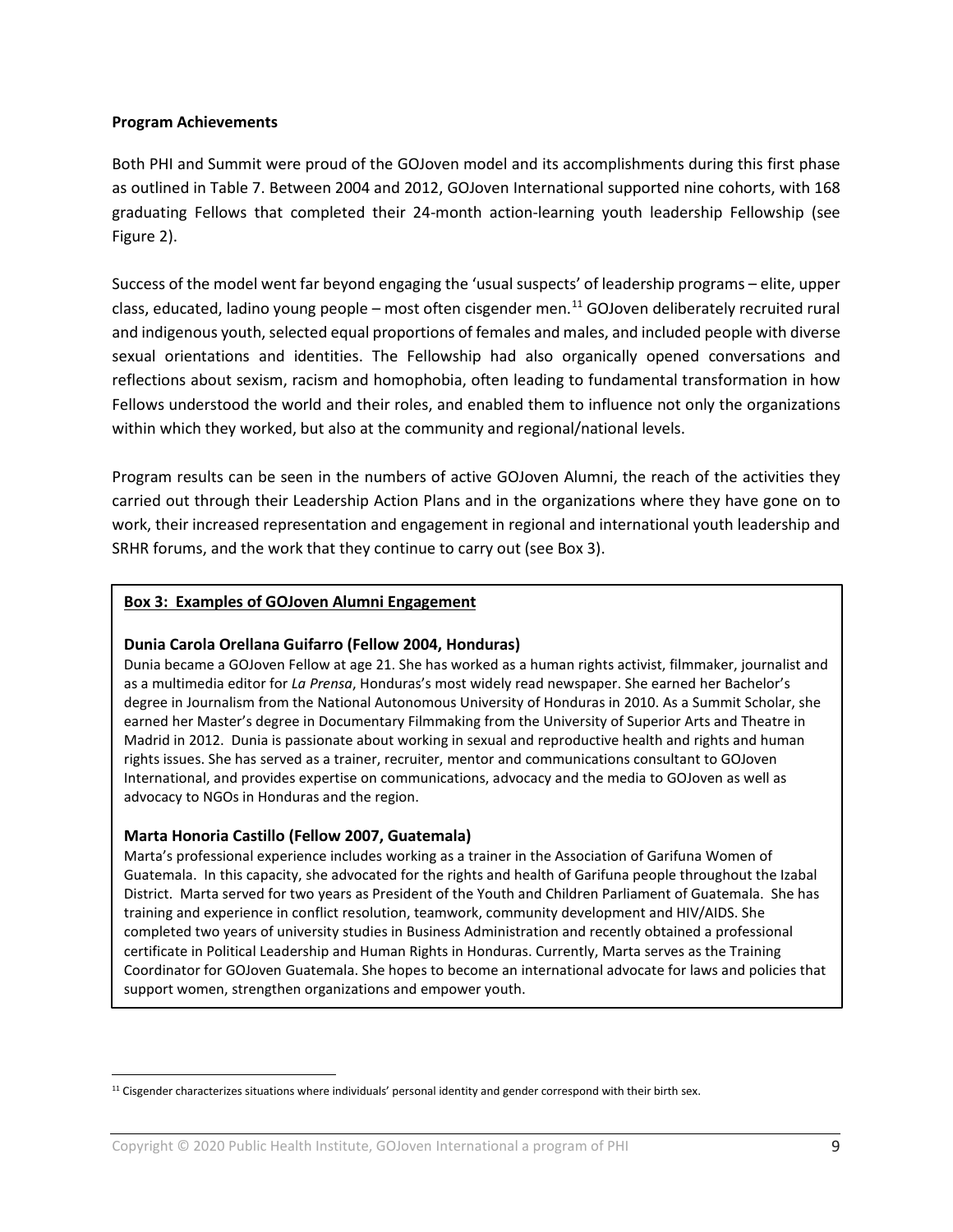GOJoven Fellows had graduated from the GOJoven program and gone on to take on increasing leadership responsibilities in their communities and in organizations in the field of SRHR as documented by GOJoven's 2011 evaluation.<sup>[12](#page-9-0)</sup> Some had even run for political office. Saúl Paau had run a vigorous campaign for mayor of his municipality in Guatemala's Peten Department, putting issues of concern to young people at the center of his campaign, including options to prevent teen pregnancy. Marco Antonio Toh, later won office as State Commissioner for Human Rights in Quintana Roo, Mexico.

The program was also beginning to show influence at country levels. The 2011-12 external evaluation showed that Alumni were increasingly called on by government and UN agencies and NGO coalitions to contribute to discussions and design of youth-related policy and programs. Further, several Alumni were invited to participate in global meetings on youth SRHR.

GOJoven Alumni's newfound leadership also exacted costs on them, however. GOJoven operated in many communities that were and are characterized by generalized violence. A GOJoven Alumna from Honduras described how the program operated in a context where violence had become endemic, permeating dayto-day life. She felt that anyone who becomes a leader, who stands out and tries to make changes, also becomes a target, either because she threatens to interrupt existing patterns and power, or because she may be perceived to be a source of money. Several GOJoven Alumni in Belize, Honduras, and Guatemala had received death threats during the course of their work. However, most remained undeterred, seeing this as an unavoidable part of life and work in their countries.

At a fundamental level, GOJoven staff knew that some conflict, including the risk of being exposed to targeted violence, was a potential result of any successful leadership program aimed at generating change. From their work in the region, the GOJoven Resource Team realized that, unfortunately, death threats could be a reality that Fellows would face. Esther was grateful that they had experienced as little violence as they had. Despite the risks, GOJoven nonetheless conducted its regional trainings locally, with trainers from the region, including GOJoven Alumni trained by PHI as Trainers of Trainers, and partnered with local organizations, hiring country representatives in each country to support program implementation and evaluation.

Esther and her staff also worked hard to have GOJoven take steps to keep the Fellows safe by discussing with them how to deal with opposition, violence, and backlash, as well as by being careful in how personal information of the Fellows was shared publicly. Discussing the safety risks and how to deal with religious, political and social opposition to SRHR work was key to the GOJoven Fellowship program. In contrast, many other leadership programs pluck participants from their local contexts to take part in trainings in the global north or use northern consulting firms to design and run one-off leadership trainings. GOJoven's in-country design increased the likelihood that Fellows would stay and contribute to improving the SRH context in their countries while maintaining their safety as much as possible.

 $\overline{a}$ 

<span id="page-9-0"></span><sup>12</sup> Solomon, J., Bard, K., Berman, J., & Smith, G. (2012). *External Evaluation of GOJoven Youth Leadership in Sexual and Reproductive Health Program. Final Report*. J. Solomon Consulting, LLC. Available at[: https://gojoven.org/english/wp-content/uploads/2017/05/GOJoven-External-](https://gojoven.org/english/wp-content/uploads/2017/05/GOJoven-External-Eval-Full-Report-9-4-12.pdf)[Eval-Full-Report-9-4-12.pdf](https://gojoven.org/english/wp-content/uploads/2017/05/GOJoven-External-Eval-Full-Report-9-4-12.pdf)

Copyright  $\odot$  2020 Public Health Institute, GOJoven International a program of PHI  $10$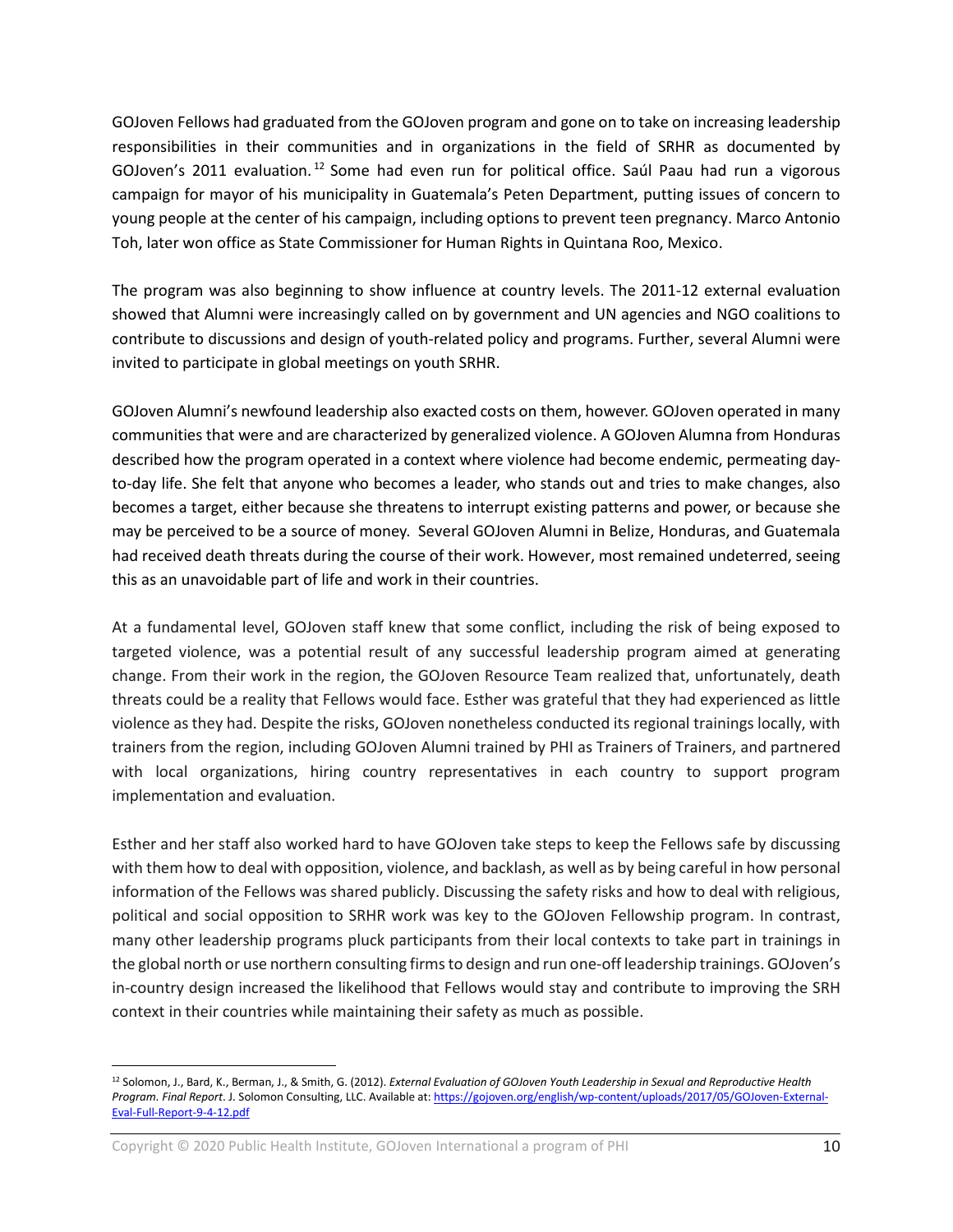#### **Alumni and Fellows' Perspectives on GOJoven**

GOJoven Alumni have almost uniformly reported a transformative fellowship experience that has equipped them to pursue further leadership in the SRHR field (See Box 4). For them, GOJoven had succeeded in creating a visible cohort of young, diverse, and inspired leaders in the SRHR field. Fellows have had a range of professional profiles and responsibilities, and the overwhelming majority were still actively carrying out SRHR activities, years after training completion, as also documented by the 2011 external evaluation commissioned by Summit.<sup>13</sup>

Alumni and Fellows consistently highlight GOJoven's radical deepening of their understandings of themselves, and their relationships to peers, family and community. This understanding increased their ability to seize new life opportunities and to effect change. The young women and men who have gone through the GOJoven program also describe coming to fundamentally different understandings about sexual diversity and about how their societies' expectations about gender and women's roles shape opportunity for women. GOJoven Fellows also highlight appreciatively the novelty and the meaningfulness of the program's participatory learning strategies, which required them to take active responsibility for their learning.

Marta, a 2009 Fellow from Guatemala who had gone on to be a trainer herself, spoke with humor and resolute pride about how GOJoven was so much more than the 'genital education' that she saw offered by other well-meaning organizations in Guatemala:

*"Many organizations work with youth in Guatemala on SRH, but few focus on youth leadership, and still fewer have an integrated, holistic approach to leadership development, or emphasize the personal development and change (internalization of lessons, practice, and a bridge to action) that GOJoven does. Other organizations typically conduct more narrowly focused, topic-specific trainings on SRH."*

Despite the program's achievements, both Kathy and Esther, as well as the entire youth SRHR field, were still grappling with how best to measure the value and impacts of youth leadership development programs. Kathy wished that PHI had been able to do more at the start of the program in communicating Summit's aim that the young people trained by GOJoven would directly address issues like adolescent pregnancy, whether by reaching their peers, training providers/policy makers or working to change policies themselves. She wished that the program had developed a framework to measure progress in achieving these aims early in program.

 $\overline{a}$ 

<span id="page-10-0"></span><sup>13</sup> Solomon, J., Bard, K., Berman, J. & Smith, G. (2012). *External Evaluation of GOJoven Youth Leadership in Sexual and Reproductive Health Program. Final Report*. J. Solomon Consulting, LLC. Available at[: https://gojoven.org/english/wp-content/uploads/2017/05/GOJoven-External-](https://gojoven.org/english/wp-content/uploads/2017/05/GOJoven-External-Eval-Full-Report-9-4-12.pdf)[Eval-Full-Report-9-4-12.pdf](https://gojoven.org/english/wp-content/uploads/2017/05/GOJoven-External-Eval-Full-Report-9-4-12.pdf)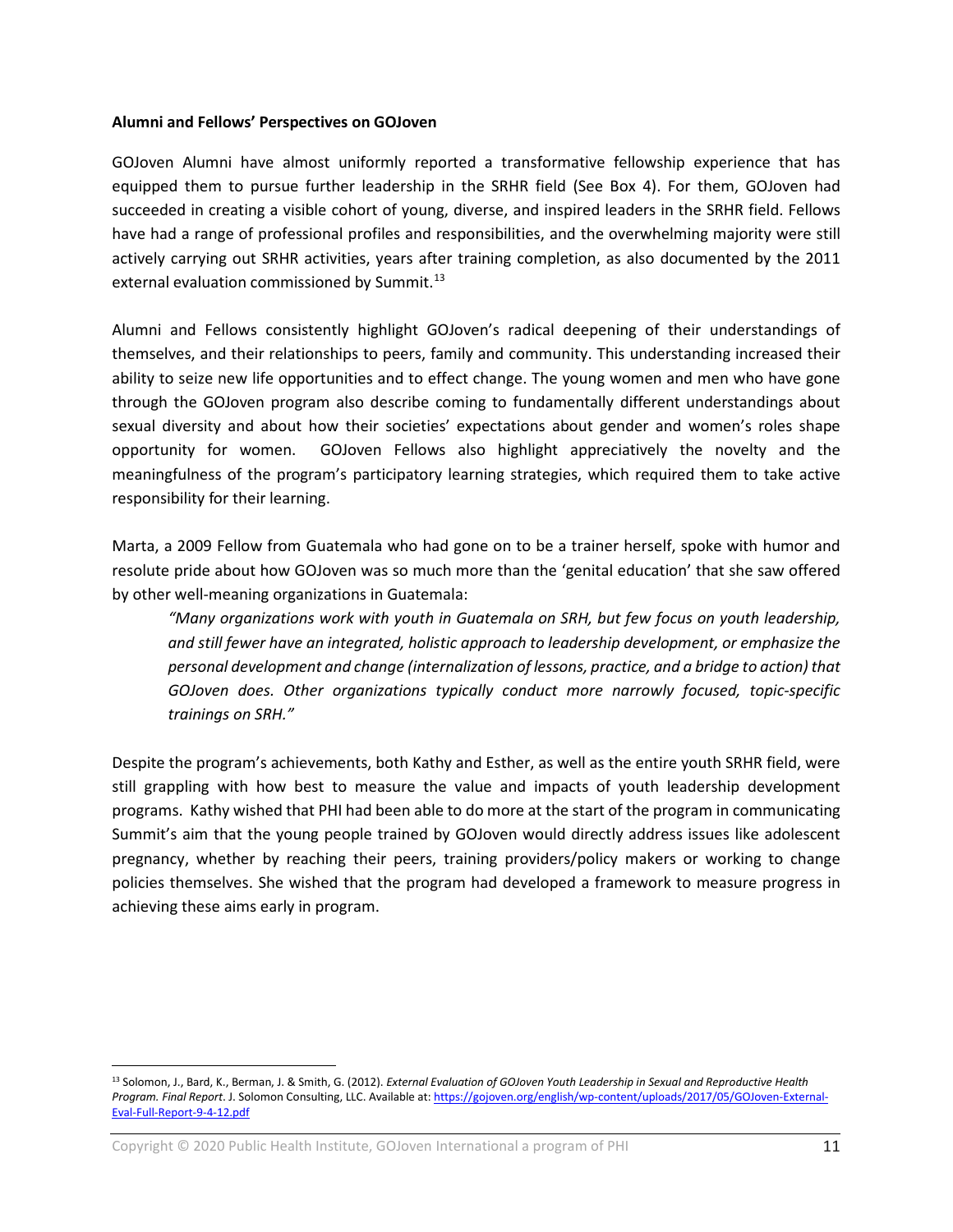#### **Box 4: Alumni reflections on how GOJoven impacted them**

"GOJoven changed my life. The experience taught me that there were options and enabled me to visualize myself taking advantage of them. I learned to dialogue, to persuade, to confront, to come to consensus with others. Fundamentally, GOJoven gave me the tools to evaluate myself and to overcome fears." -- [Jacinta](https://gojoven.org/gojoven_videos/jacinta-chan-pech-gojoven-fellow-mexico-2008/)  Chan Pech, *[GOJoven Mexico 2008,](https://gojoven.org/gojoven_videos/jacinta-chan-pech-gojoven-fellow-mexico-2008/) Mayan leader*

"Despite feeling stagnant or facing obstacles along the way to success, it is important to remember that you are the agents of change who will not repeat the story of your parents, simply because you have the power to change the future of your entire generation. … GOJoven marked me. It sensitized me, helped me to better address sexual and reproductive health, and funded my Master's studies. It is a period that marks a before and after in my life. With what I learned through GOJoven, I now help to influence the youth of my community." -- Ivonne Miranda, *GOJoven Honduras* 20*09, Garifuna leader*

"The GOJoven program, through all the personal and professional training, allowed me to make the decision to emerge as a leader, and to found an organization dedicated to improving the well-being of young people (*Association of Young People in Movement (AJEM)).* The program definitely changed my life and helped me to focus on work to improve the quality of life of the young people for whom we work through AJEM. … GOJoven also gave me the skills to talk openly about my sexual orientation within the family, and to gain their acceptance of me by strengthening family ties through dialogue, mutual support and respect." -- Alex Sorto, *GOJoven Honduras 2007, LGBTQ youth leader*

"GOJoven's moral support motivated me to found an NGO, *Action For A Healthy Life*. ... We promote alliances with the education sector, specifically in secondary schools in the Sayaxché and San Luis area; we have identified motivated young leaders to train to share knowledge and condoms with young people… ... We have also been selected as the organization to coordinate the HIV network in the Peten." -- Saúl Paau, *GOJoven Guatemala 2006, Mayan leader* 

One of Kathy's central requests to Esther had been that Esther organize PHI for an external evaluation of GOJoven. As soon as she had joined Summit in 2010, Kathy knew that she and Summit's Board needed more evidence of program impact. She wanted to share evaluation results both to shore up board commitment, as well as to help PHI and GOJoven Alumni plan for the future. She had asked that Esther and her team develop a formalized version of GOJoven's [theory of change,](https://gojoven.org/english/wp-content/uploads/2020/03/GOJoven-Theory-of-Change_2020.pdf) an explanation of why and how the program would produce a specific set of outcomes (See Figure 3). Kathy also wanted to have GOJoven meet the (emerging) standards of measurement and accountability in the philanthropy sector.

#### **Financing for GOJoven**

Diversifying GOJoven's financial support beyond The Summit Foundation had been a continuing challenge. At roughly the time of GOJoven's transition, both Kathy and Esther had shared results with other donors, including an affinity group of reproductive health funders, as well as through overtures to other funders in the region. Although they had found a few donors who had made one-time, project-specific grants, they did not have success in attracting funding for the GOJoven program over the longer term. The entire Latin American region faced a bleak funding picture, particularly for the often-contentious area of youth SRHR. Over the past two decades, most foreign government donors—notably the US Agency for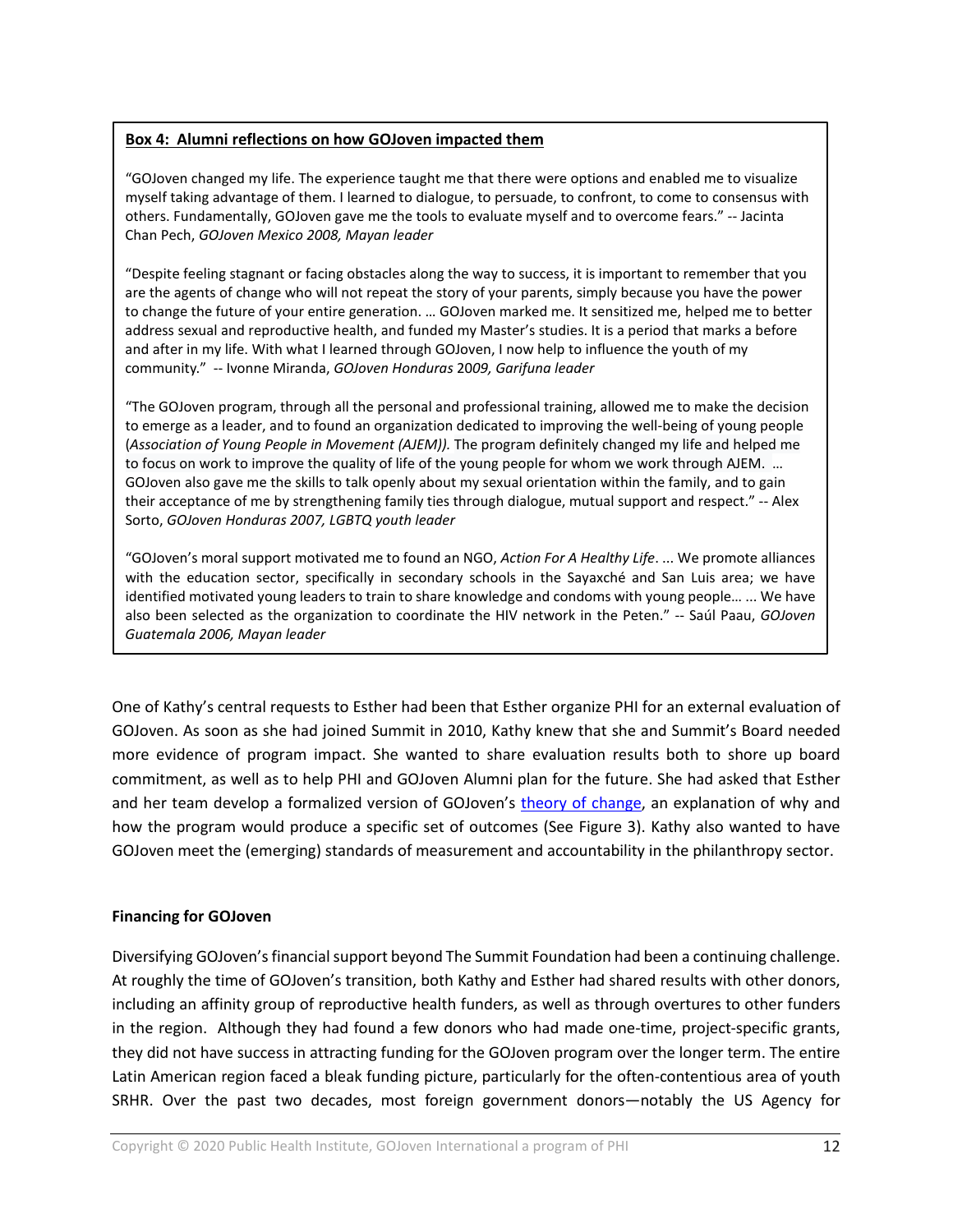International Development (USAID)—and increasingly foundation donors, had either stopped or sharply reduced the funding they provide to governments and non-governmental organizations (NGOs) in Latin America. They had shifted support to other regions (southeast Asia, sub-Saharan Africa) that they saw as having greater economic need and reproductive and sexual health challenges.

After her call with Kathy, Esther again thought through the options they had discussed for how GOJoven might be configured in the region in the future. She was glad that she and Kathy agreed about needing to have Alumni play a central role in designing whatever form the GOJoven model took moving forward. Their hope was that the Fellows would be equipped to take up fundraising and access funding that was available locally (but not to US-based PHI). Both she and Kathy strongly felt that GOJoven Alumni leadership and buy-in were central not only to have the GOJoven Model survive and thrive in the region, but also to uphold the values that the GOJoven Fellowship, and PHI and Summit, had staked out from the start: respect for young people's agency. However, Esther remained concerned about emerging from the transition with a workable approach that would realistically incorporate youth leadership and attract sufficient additional financial support.

## **Planning for the Future – GOJoven Sustainability Advisory Committee Meeting #1 (September 2011)**

In June of 2011, soon after her call with Kathy, Esther and the PHI team in the region geared up for sustainability planning and for the external evaluation to which Kathy had asked her to contribute. She met with PHI staff, trainers and GOJoven Country Representatives to identify Alumni engaged with, and committed to, GOJoven, and working at an influential level in the field of sexual and reproductive health. The GOJoven Country Representatives in each of the four countries nominated four active Alumni (two men and two women) and PHI selected the final two per country to join a Sustainability Advisory Committee that would identify priorities and options for a next phase of the GOJoven program. These planning exercises took place over the course of nine months through two Sustainability Advisory Committee meetings.

The first meeting took place in Copan Ruinas, Honduras in September of 2011. Eight GOJoven Alumni, PHI staff and trainers, and Kathy Hall, attended. At the meeting, Kathy and Esther presented six possible scenarios for GOJoven's future, and invited discussion of them and any other scenarios that Alumni proposed (see Table 8).

Alumni then met on their own to review further the six sustainability options presented by Kathy and Esther. In their discussions, the eight Alumni kept returning to their desire to continue the GOJoven model, to train new cohorts of GOJoven Fellows and to make sure that youth remained central to the leadership and management of organizations. They recognized that the success and shape of GOJoven moving forward was in their hands. PHI, and Summit, had made it clear that if the program were to continue, their active leadership was required. GOJoven Alumni also were extremely invested in the GOJoven model that they had experienced, and doubtful of the commitment and ability of other existing organizations to fulfill GOJoven's mission of leadership by and for youth.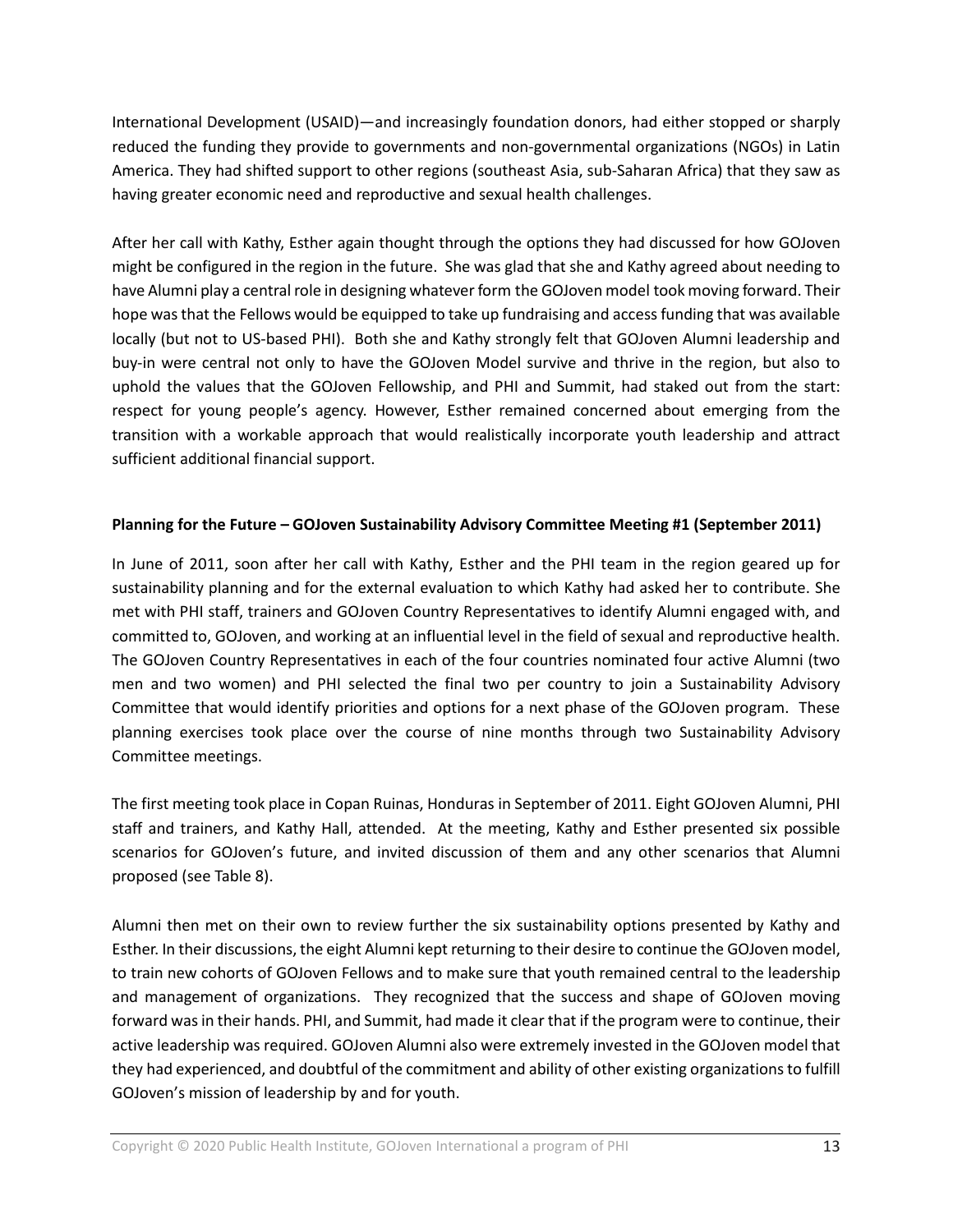GOJoven Alumni participants ranked their first and second sustainability scenario preferences – but then came up with a new option. At the end of their discussions, they coalesced around a new design: **new and independent GOJoven NGOs in each country, ready to adapt the GOJoven model to their particular contexts**.

Both Esther and Kathy were surprised by this outcome, perhaps most of all Esther. Esther had a keen sense from her own experience of what it took to start up a program or an organization, let alone as a young person. When they had structured this opportunity for Alumni and Fellows to give their input into the future of GOJoven, neither PHI nor Summit thought that Fellows would land on creating new stand-alone organizations as their preferred approach for continuing the GOJoven model and objectives. As Kathy and Esther mulled over the meetings' outcomes, they both knew that moving ahead with a plan for GOJoven, predicated on Alumni founding new organizations in each country, signaled considerable work ahead for everyone. They were also both aware of the high risk of failure due to the already saturated landscape of SRH organizations and the limited funding opportunities in each country. However, both were also committed to the exercise of youth leadership that this decision represented.

Alumni returned to their countries with significant responsibilities to carry out over the next six months before the second Sustainability Committee meeting. First, they had to reach out to their GOJoven country networks and hold national meetings to inform them about options and the outcomes of the Sustainability Meeting. Then they had to survey Alumni about their priorities and goals for any version of GOJoven moving forward. In addition, they had to explore possible specific organizational models and resource mobilization strategies and identify administrative and regulatory requirements and steps. The two GOJoven Alumni from each country on the Sustainability Committee became catalysts for the new independent GOJoven organizations. They provided the in-country impetus for bringing other Alumni on board to build national GOJoven organizations.

## **Planning for the Future – GOJoven Sustainability Advisory Committee Meeting #2 (March 2012)**

At their second sustainability planning meeting in Belize, the eight Alumni returned and shared the results of the discussions they had had with the GOJoven Alumni networks in their countries. They presented the organizational models and the financing strategies that they investigated. The group then dove into a discussion to agree on the essential elements of the GOJoven program that they wanted to maintain prioritizing GOJoven's transformational impact on Fellows. One Alumni's statement encapsulated their focus: "*What impacted me most about the program was its process of personal development – knowing oneself, one's abilities, and the abilities that one wants to develop.*"

They then distilled five guiding principles about how GOJoven should operate and what should be the priorities for GOJoven:

- 1. Training and creating groups with marginalized or forgotten populations in the SRHR field.
- 2. Integrating SRHR into other programs or communities in a sustainable manner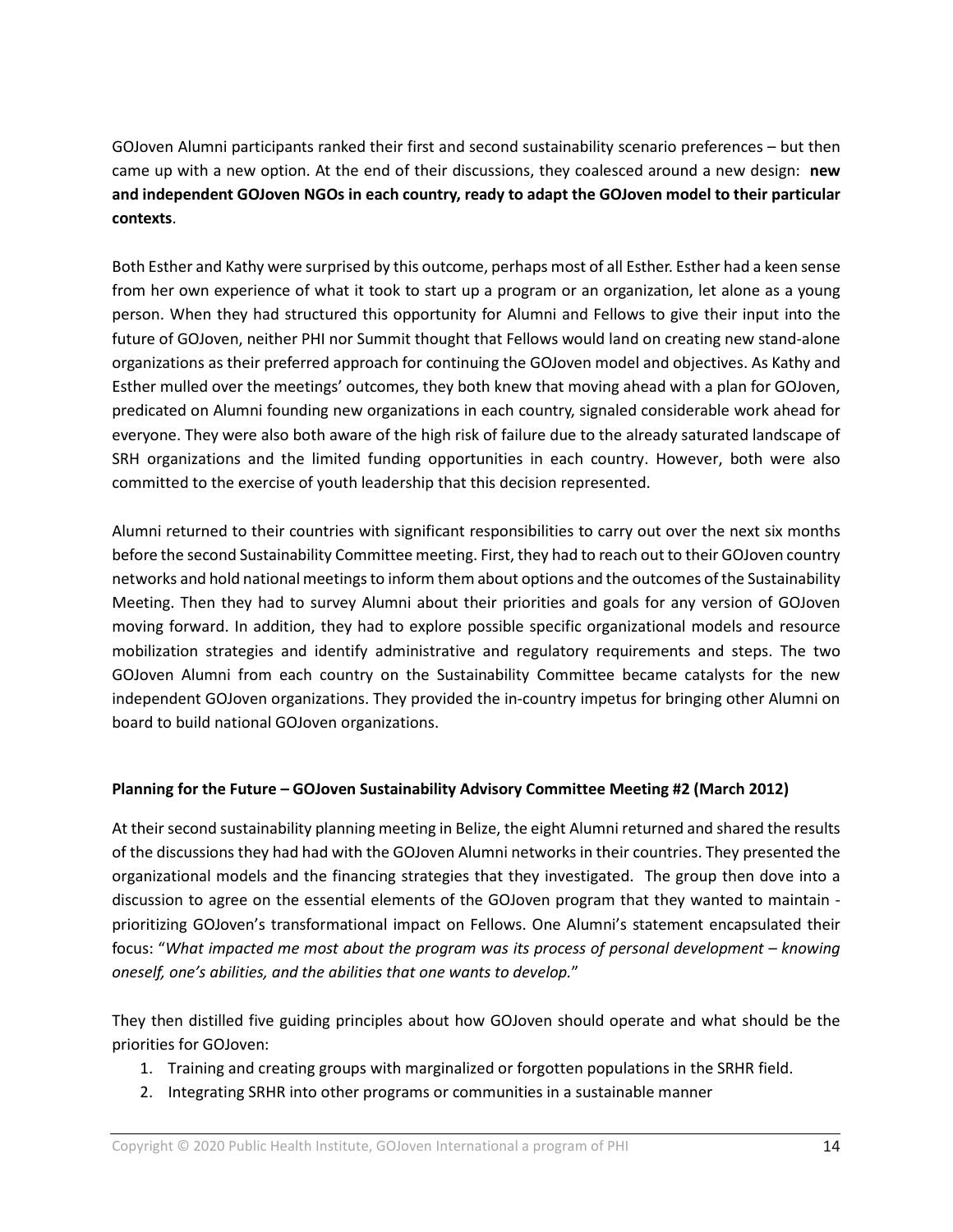- 3. Fellows capitalizing on mass media to have an impact (radio programs, blogging, etc.)
- 4. Forming or furthering other forms of leadership both in and outside of GOJoven
- 5. Succeeding by reaching the point where Fellows could be leaders in the next phase of the program.

The GOJoven Alumni who founded GOBelize in 2011 also presented and conveyed a concrete sense of what it took to set up a new organization. In 2009 they had proposed an English-language GOJoven leadership program to PHI for Belize. Belize was English-speaking and the original GOJoven model was purely in Spanish. Summit and PHI had encouraged them and intensely supported them in embarking on their own program. The GOBelize founders had spent many challenging months exploring different organizational configurations– for example, operating within a government ministry or as part of another NGO – before they had landed on setting up their own NGO. They had received extensive technical assistance and support from PHI trainers and advisers in the region, but they had shouldered the unfamiliar and challenging work of formally establishing a new non-profit organization. This included developing organizational vision and objectives, fiscal and administrative policies, strategic and annual operating plans, job descriptions, and operational and human resource systems. In addition, they had to secure office space; and navigate the cumbersome processes of legally registering their organization.

Working with Esther, Kathy made a concerted effort to communicate transparently about Summit's view of the decision-making process and responsibilities involved in planning for GOJoven's future. A Summit Board member participating in the sustainability meeting diagrammed the actors and the stages involved in planning GOJoven's next steps up through the Summit Board's review of a proposal for a next phase of GOJoven. Throughout, Esther and Kathy made it clear that GOJoven Alumni's vision, action, and contribution to the proposal were critical.

Alumni remained committed to pursuing the model of independent GOJoven organizations in their countries, but at the same time expressed concern about their ability to persuade other Alumni in country to participate in creating new organizations. A Sustainability Committee member from Guatemala lamented these new and unexpected challenges of organizational development and planning, including working in teams with other Fellows who had never had positions in NGOs or in offices. In the midst of discussions of how hard it was to bring the many different Alumni to common understandings and agreement, one Alumna remarked "Just when you are at the point of giving up in frustration, you remember why you are doing this and carry on."

For some GOJoven Alumni, the program's transition to sustainability was important, and something they cared about, but not their highest priority as they had many other competing demands on their time. Marco Toh, GOJoven Alumni (2005), from Quintana Roo, felt recruited to lead GOJoven in Mexico, but had to pass up that leadership role. He expressed the tension this way: "I love the GOJoven program, but I had the opportunity to pursue my studies and my career that I could not pass up."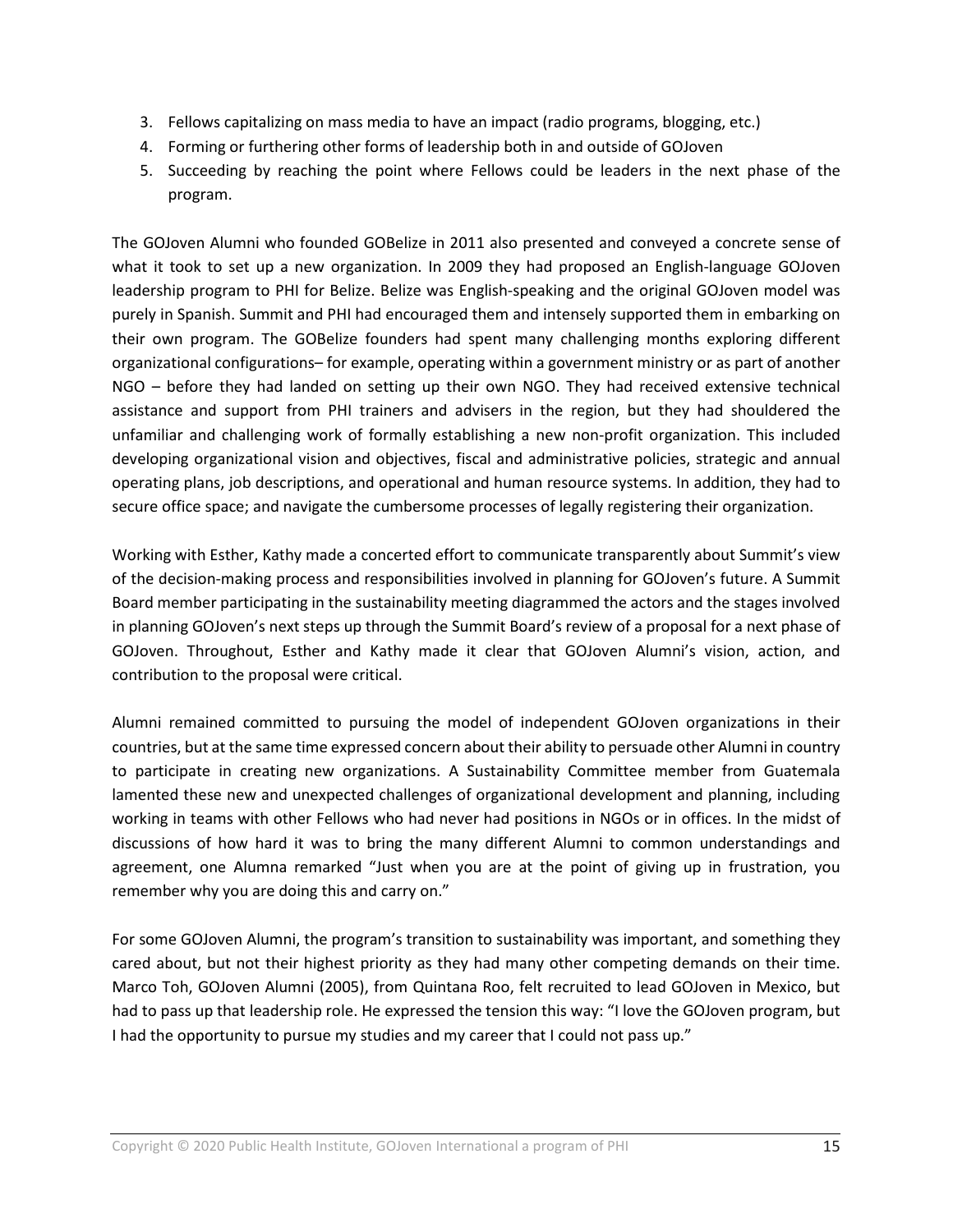#### **The Summit Foundation Board Meeting – Deciding on next steps for GOJoven (May 2012)**

In May of 2012, Kathy Hall sat in The Summit Foundation Board meeting listening to Board members debate the future and shape of GOJoven. Nine years previously, the foundation had had the vision of a program with multiple aims – reducing teen pregnancy in the socially conservative region, and also creating a critical mass of individual youth leaders in the field of sexual and reproductive health to be voices for their own interests. Almost as soon as she joined the foundation in 2010, Kathy had recognized that her Board wanted to have the GOJoven program evolve to a more locally run, autonomous, and sustainable model, although Board members were willing to fund a transition process and contemplate continued funding at reduced levels. Her talks with GOJoven Alumni and review of best practices, led her to feel that nine years of a program run by an outside international NGO (PHI) was sufficient. The concept note she had invited, and received, from PHI – developed by PHI in tandem with GOJoven Alumni – offered a solid base for Board discussion. It proposed work in two chief arenas (decreasing adolescent pregnancy, and organizational development for the four nascent GOJoven Alumni Associations), and requested funding over an initial two-year transition period to assess progress - rather than the three-year increments previously provided to PHI.

Kathy's conversations with Esther in early and mid-2011 had been motivated by the need to shift to an approach that would respond to the persistent questions from some of her Board members. All Board members were quite proud of the GOJoven program and were passionate supporters of its transformational impact on young people's lives as well as the successes of their leadership action projects. Nonetheless, several Board members had emphasized that they wanted to have the foundation's multi-year investments demonstrate effort to 'move the needle' on population level outcomes - teen pregnancy; policy related to contraceptive access, particularly for young people; wider coverage of youth sexuality education. More specifically, they wanted to see the connection between GOJoven's leadership development efforts and these broader SRH outcomes. The 2002 financial crisis, when Summit had seen its endowment shrink, had sharpened Board member commitment to having remaining resources used effectively. At the same time, Summit had begun to devote resources to new priorities related to empowering girls and young women. This meant that the Summit's grants budget, which had remained largely the same, was now being stretched to resource other innovative models, in addition to GOJoven.

When the external evaluator, Julie Solomon, presented her findings at the Board meeting, she showed significant evidence of impact at the individual and organizational levels, weak to moderate evidence of impact at community levels, but less impact at national or regional levels.<sup>[14](#page-15-0)</sup> In response, a Board member made clear his concern about the lack of match between his population-level objectives for GOJoven, and the results presented. Another Board member, drawing on her experience with social movement building, lauded GOJoven's transformational experience both personally for individual Fellows as well as for how it equipped them to advance a broader understanding of youth sexual and reproductive rights in their communities, and the field of SRH in their countries. There was Board consensus that in order to harness

Copyright  $\odot$  2020 Public Health Institute, GOJoven International a program of PHI 16

 $\overline{a}$ 

<span id="page-15-0"></span><sup>14</sup> Solomon, J., Bard, K., Berman, J. & Smith, G.. (2012). *External Evaluation of GOJoven Youth Leadership in Sexual and Reproductive Health Program. Final Report.* J. Solomon Consulting, LLC. Available at[: https://gojoven.org/english/wp-content/uploads/2017/05/GOJoven-External-](https://gojoven.org/english/wp-content/uploads/2017/05/GOJoven-External-Eval-Full-Report-9-4-12.pdf)[Eval-Full-Report-9-4-12.pdf](https://gojoven.org/english/wp-content/uploads/2017/05/GOJoven-External-Eval-Full-Report-9-4-12.pdf)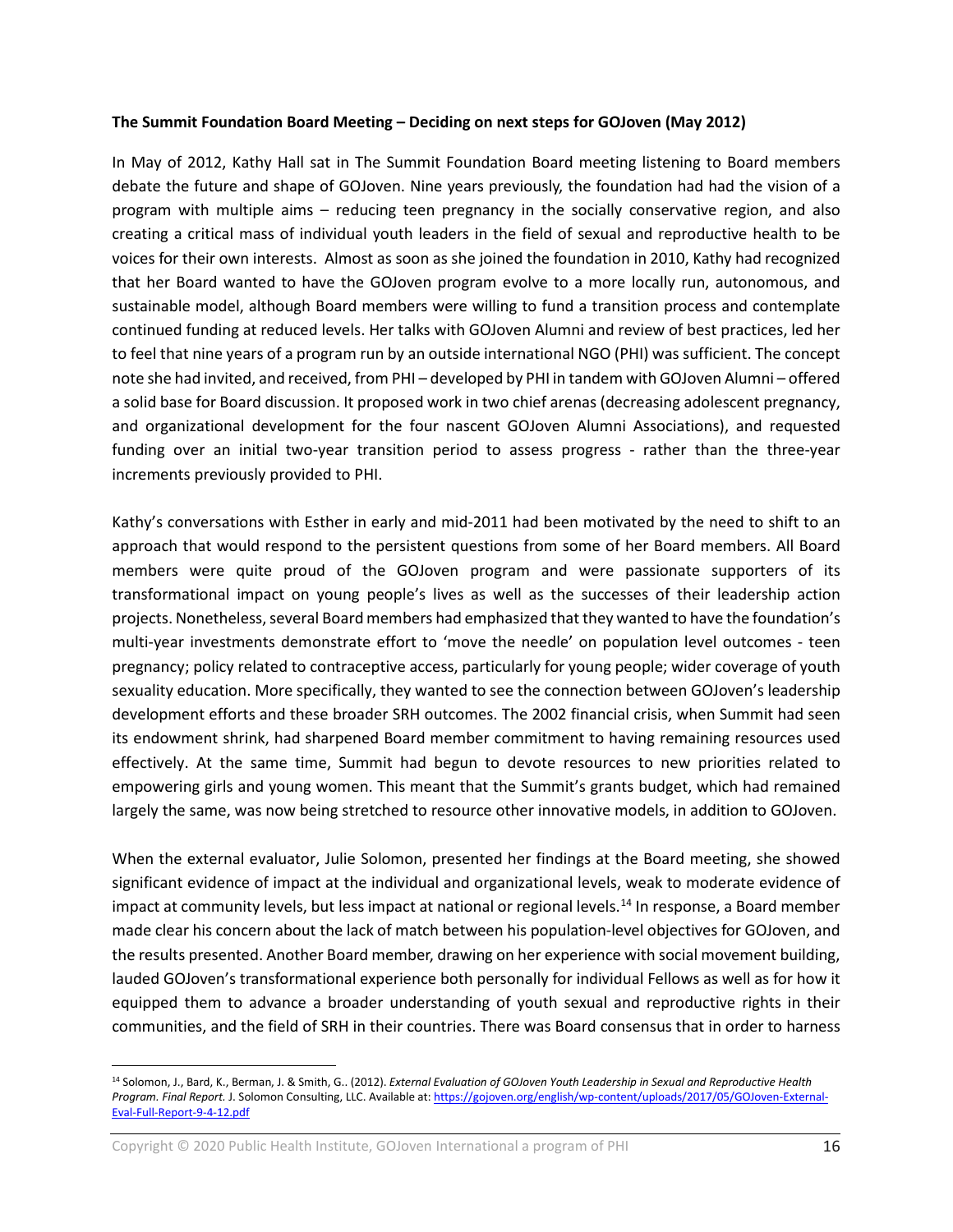GOJoven's success, including supporting the Alumni's interest in founding local NGOs, and to try to for national-level impacts, continued foundation investment in a next phase of the GOJoven model was appropriate.

Summit's Board, PHI, and GOJoven Alumni all faced the question of what the best approach would be for sustaining and expanding the reach of the GOJoven Youth Leadership Development program for the longer term.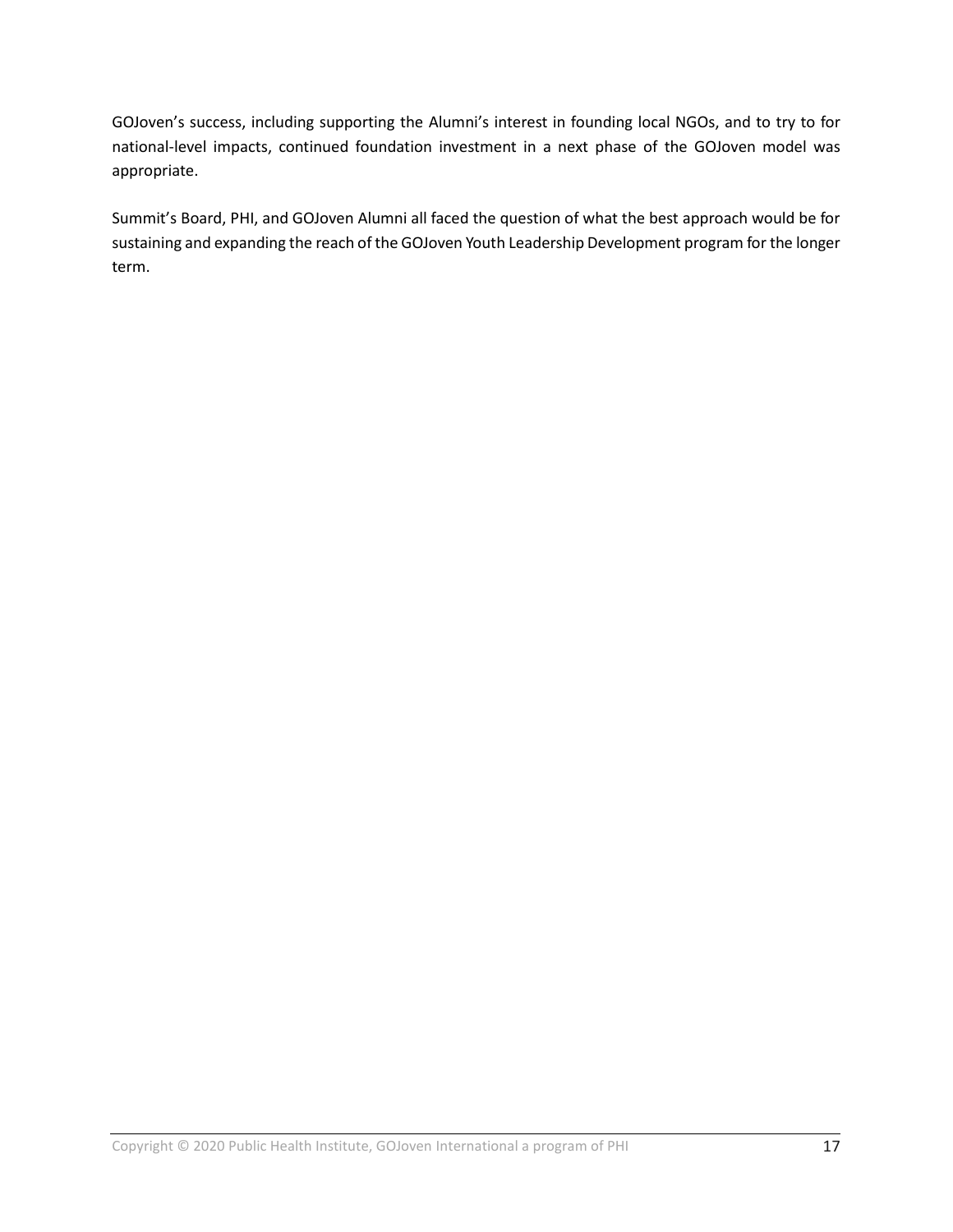# **ADDITIONAL RESOURCES**

#### **Youth leadership development programs and youth sexual and reproductive health and rights**

- 1. UNFPA (2014). Adolescent sexual and reproductive health. Available at [https://www.unfpa.org/resources/adolescent-sexual-and-reproductive-health.](https://www.unfpa.org/resources/adolescent-sexual-and-reproductive-health)
- 2. Youth Coalition (2009). Youth leadership: recommendations for sustainability. Available at: [http://www.youthcoalition.org/wp-content/uploads/youth\\_sustainability\\_web.pdf](http://www.youthcoalition.org/wp-content/uploads/youth_sustainability_web.pdf)
- 3. Evelo, J. (2016). *Meaningful Youth Participation, A Position Paper.* CHOICE for Youth and Sexuality. **Available** at: <https://www.youthdoit.org/themes/meaningful-youth-participation/>
- 4. Catino, J., Battistini, E., & Babcheck, A. (2019). *Young People Advancing Sexual and Reproductive Health: Toward a New Normal*. Youth Investment, Engagement, and Leadership Development (YIELD) Project. Available at:<http://yieldproject.org/>
- 5. Ozer, E. et al. (2018). Youth Engagement and Participation: Field-Building Across Research and Practice. *Journal of Adolescent Health*, 63(6), 671-672. Available at: [https://www.jahonline.org/article/S1054-](https://www.jahonline.org/article/S1054-139X(18)30426-9/fulltext) [139X\(18\)30426-9/fulltext](https://www.jahonline.org/article/S1054-139X(18)30426-9/fulltext)
- 6. Reinelt, C., Amman Howard, K., Meehan, D., et al. (2005). Leadership Matters: An evaluation of six family planning and reproductive health leadership programs. Development Guild/DDI. Available at: [http://leadershiplearning.org/system/files/PackardGates\\_FinalReport\\_Web\\_0.pdf](http://leadershiplearning.org/system/files/PackardGates_FinalReport_Web_0.pdf)
- 7. Solomon, J., Bard, K., Berman, J., & Smith, G. (2012). External Evaluation of GOJoven Youth Leadership in Sexual and Reproductive Health Program. Final Report. J. Solomon Consulting, LLC. Available at: <https://gojoven.org/english/wp-content/uploads/2017/05/GOJoven-External-Eval-Full-Report-9-4-12.pdf>
- 8. Solomon, J. (2015). GOJoven 2015 Alumni Survey: Summary of Alumni Reported Results. J. Solomon Consulting, LLC. Available at[: https://gojoven.org/results/](https://gojoven.org/results/)
- 9. Moore, S. & Tahrir, E. (2017). GOJoven: Scaling Up a Unique Model of Youth Leadership Development to Improve Adolescent Sexual and Reproductive Health. Poster presented at the 2017 Annual Meeting of the American Public Health Association. Atlanta, Georgia. Available at[: https://gojoven.org/english/wp](https://gojoven.org/english/wp-content/uploads/2017/11/Poster-GOJoven-Scaling-Up-a-Unique-Model-of-Youth-Leadership-Development-to-Improve-ASRH_Moore-Tahrir-2017.pdf)[content/uploads/2017/11/Poster-GOJoven-Scaling-Up-a-Unique-Model-of-Youth-Leadership-](https://gojoven.org/english/wp-content/uploads/2017/11/Poster-GOJoven-Scaling-Up-a-Unique-Model-of-Youth-Leadership-Development-to-Improve-ASRH_Moore-Tahrir-2017.pdf)[Development-to-Improve-ASRH\\_Moore-Tahrir-2017.pdf](https://gojoven.org/english/wp-content/uploads/2017/11/Poster-GOJoven-Scaling-Up-a-Unique-Model-of-Youth-Leadership-Development-to-Improve-ASRH_Moore-Tahrir-2017.pdf)
- 10. Bowman, W. (2011). Financial Capacity and Sustainability of Ordinary Nonprofits. *Nonprofit Management and Leadership*, 22(1), 37–51.

#### **US philanthropic sector: Foundations making grants internationally**

- 1. Foundation Center & the Council on Foundations (2018). *The State of Global Giving by US Foundations: 2011-2015.* Available at: <https://www.issuelab.org/resources/31306/31306.pdf>
- 2. Council on Foundations. *Foundation Basics.* Available at[: https://www.cof.org/content/foundation-basics](https://www.cof.org/content/foundation-basics)

#### **Political context in Central America**

- 1. Garcia, D. & Hovring, R. (2018, September 27). 10 things you should know about the violence in Central America. Norwegian Refugee Council. Available at[: https://www.nrc.no/news/2018/september/10-things](https://www.nrc.no/news/2018/september/10-things-you-should-know-about-the-violence-in-central-america/)[you-should-know-about-the-violence-in-central-america/](https://www.nrc.no/news/2018/september/10-things-you-should-know-about-the-violence-in-central-america/)
- 2. Essayag, S. (2017). *From Commitment to Action: Policies to End Violence Against Women in Latin America and the Caribbean. Regional Analysis Document*. UNDP and UN Women Panama. Available at: [https://www.undp.org/content/dam/rblac/docs/Research%20and%20Publications/Empoderamiento%20](https://www.undp.org/content/dam/rblac/docs/Research%20and%20Publications/Empoderamiento%20de%20la%20Mujer/UNDP-RBLAC-ReportVCMEnglish.pdf) [de%20la%20Mujer/UNDP-RBLAC-ReportVCMEnglish.pdf](https://www.undp.org/content/dam/rblac/docs/Research%20and%20Publications/Empoderamiento%20de%20la%20Mujer/UNDP-RBLAC-ReportVCMEnglish.pdf)
- 3. Humanitarian Practice Network (2017). *The humanitarian consequences of violence in Central America*. Available at: [https://odihpn.org/magazine/the-humanitarian-consequences-of-violence-in-central](https://odihpn.org/magazine/the-humanitarian-consequences-of-violence-in-central-america/)[america/](https://odihpn.org/magazine/the-humanitarian-consequences-of-violence-in-central-america/)
- 4. Calvillo Paz, C.R., & Rodríguez Cabrera, A. (2014). Conocimientos y comportamientos en salud sexual de estudiantes indígenas guatemaltecos residentes en una comunidad rural. *Revista Cubana de Medicina General Integral*, *30*(4), 467-480. Available at:

[http://scielo.sld.cu/scielo.php?script=sci\\_arttext&pid=S0864-21252014000400008&lng=es&tlng=es](http://scielo.sld.cu/scielo.php?script=sci_arttext&pid=S0864-21252014000400008&lng=es&tlng=es)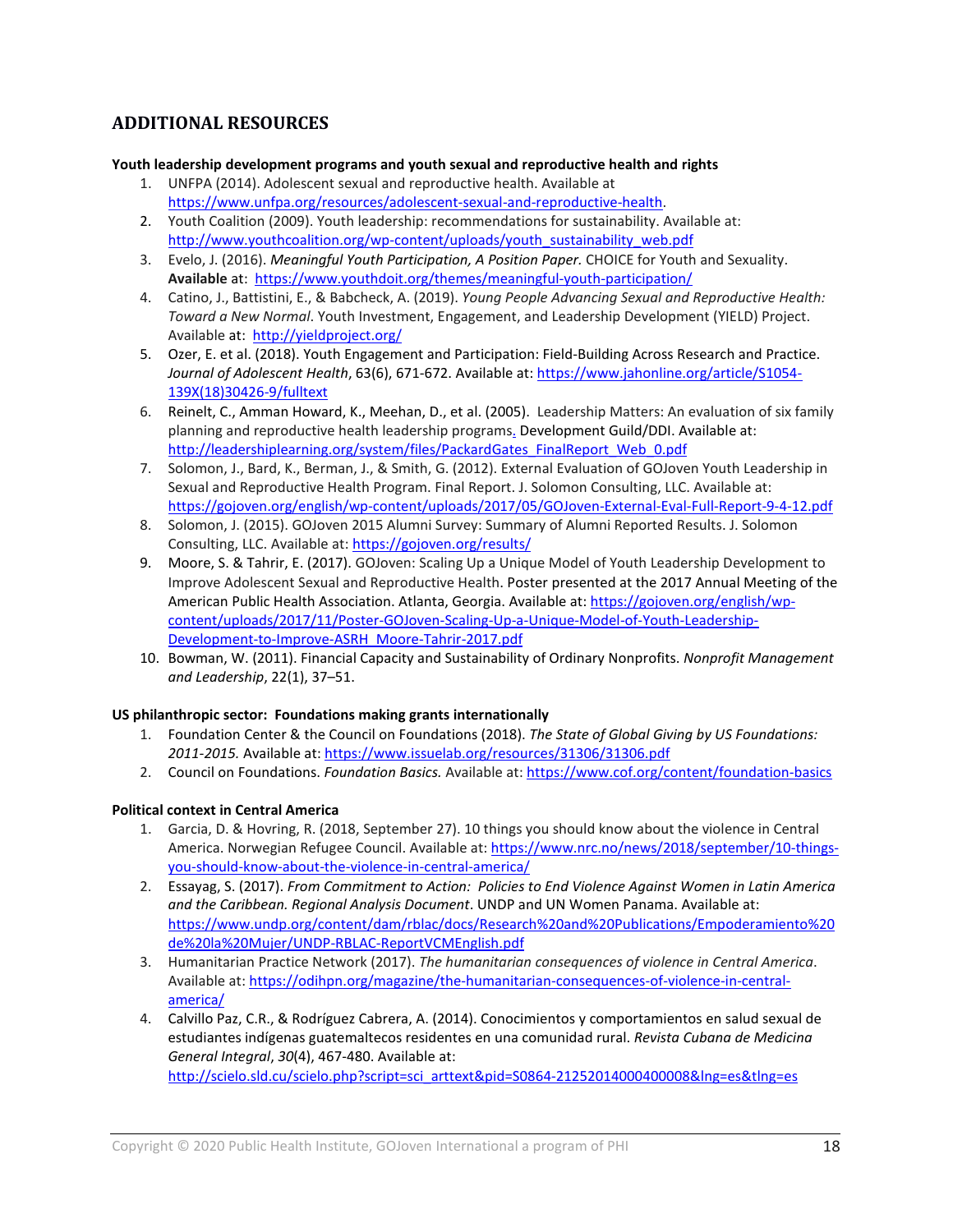## **EPILOGUE: 2013-2018**

# **A Case Study of the GOJoven Youth Leadership in Sexual and Reproductive Health Program: Securing Sustainability**

Esther marveled when she looked back at the transition between the first phase of GOJoven (2004-2012), and what had become four autonomous GOJoven non-governmental organizations (NGOs) in Honduras, Guatemala, Belize and Quintana Roo, Mexico. In this second phase of GOJoven, PHI had successfully supported program Alumni in each country who had gone on to establish and operate their own locallyrun, youth-led and youth-serving associations in 2013: Asociación GOJoven Guatemala, Asociación GOJoven Honduras, and México y Caribe Jóvenes (GOJoven Mexico) – joining the GOBelize Alumni Association established in 2011. The executive directors and key staff, the board members, and the legal representatives, of the Associations have all almost exclusively been GOJoven Alumni. Alumni created and are running the Associations and are responsible for the success to date. See founding Alumni of GOJoven Mexico in Figure 4.

In an effort to build the foundations for organizational sustainability, PHI had facilitated or funded the facilitation of strategic planning, annual operations planning, fundraising, and systems development for the associations, as well as continued learning and exchange across the associations. Furthermore, Summit and PHI had also invested substantial financial and human resources toward strengthening the GOJoven Alumni Associations' capacity to conduct monitoring and evaluation activities on a routine basis. The aim was not only to enable the Associations to assess their own progress, but also to equip them to demonstrate their impact to other potential donors. However, this last area has been more of a challenge to maintain given staff turnover and the other demands on the staff's time (e.g., program implementation, fundraising, solidifying internal controls and policies, etc.).

Having spent the past five years backstopping and supporting Alumni as they went through the labor pains of developing legal documents, leases, organizational policies, and eventually 'birthing' three new organizations, Esther thought ruefully about what PHI could have done differently had she known that the desired outcome was the creation of autonomous local NGOs. For their part, Alumni and Fellows also regretted the ending of the scholarships and the institutional strengthening grants after 2012.

Nonetheless, both PHI and The Summit Foundation are impressed by the exciting accomplishments represented by the establishment and ongoing programmatic activities of four nascent organizations carrying on the GOJoven mission and model, more than five years after the transition to national ownership began in 2012 and 2013. These new institutions have aimed to sustain and scale up the GOJoven model in each country and to increase its impact. From 2011 to 2018, the GOJoven Alumni Associations have trained an additional 13 cohorts at the national level (5 Belize, 3 Guatemala, 1 Mexico, 4 Honduras) totaling an additional 230 graduated and active Fellows across the four countries. A 2015 Alumni Survey showed that: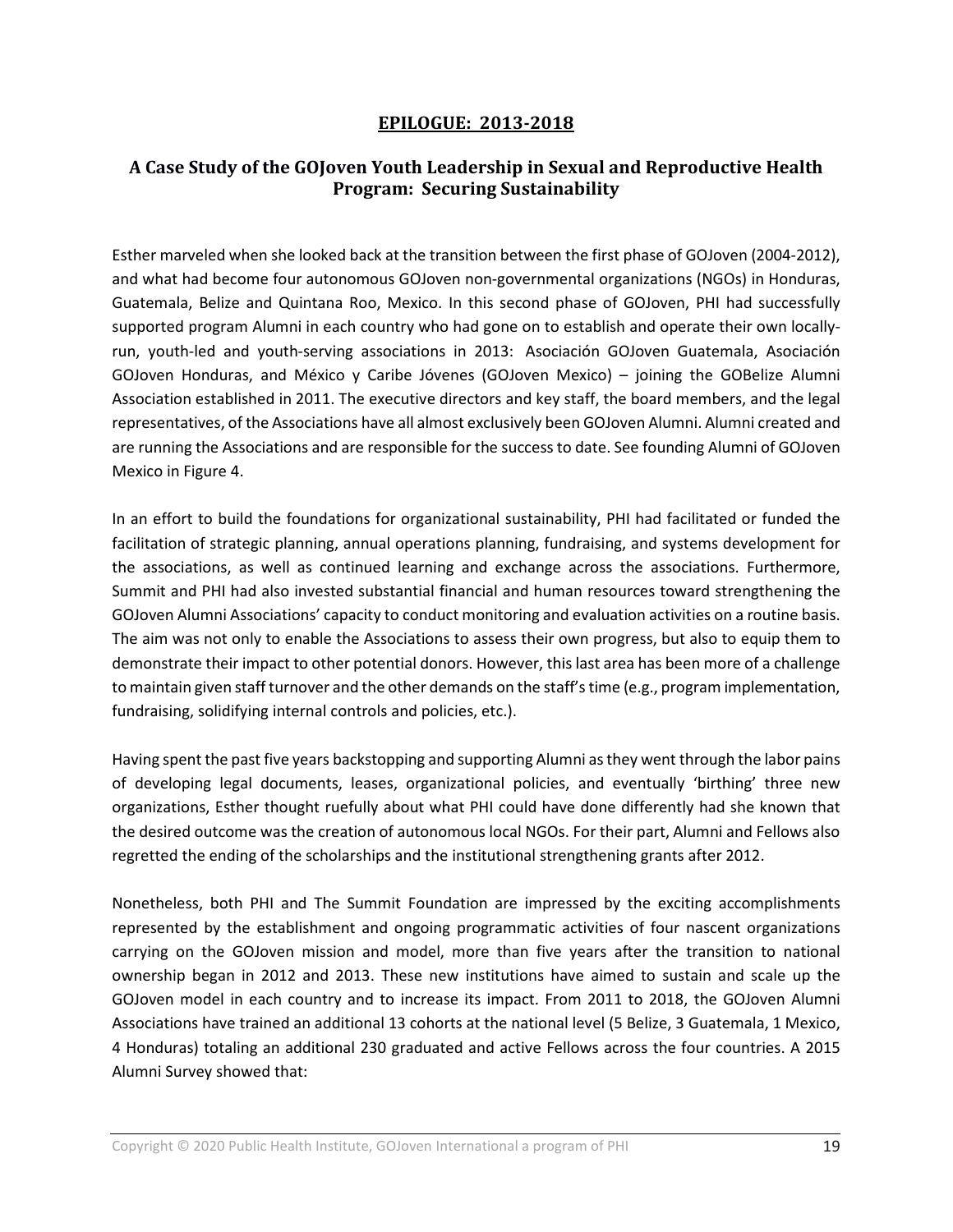- Fellow and Alumni participation in GOJoven activities during scale-up through local GOJoven Associations was robust;
- Fellow and Alumni involvement in work to address adolescent/youth sexual and reproductive health and rights was extremely robust;
- A sizable proportion of respondents were currently in positions of authority from which they were addressing adolescent/youth sexual and reproductive health and rights;
- Monitoring and evaluation (M&E) knowledge and skills increased during the scale-up phase.<sup>[15](#page-19-0)</sup>

Another external evaluation of GOJoven, commissioned by Summit in 2017, showed that key government and UN agencies recognize the GOJoven associations as the 'go-to' institutions on youth SRHR in their countries. Further examples of GOJoven's importance to stakeholders are in Box 5 below.

## **Box 5: External Country-based Stakeholder Perspectives on GOJoven (2016)**

"GOJoven [is] one of those groups that spearheaded the advocacy and communication campaign in Honduras that led the Honduran government to actually […] endorse the rights of women to sexual and reproductive care." - External stakeholder in Honduras

"The energy that [GOJoven Guatemala] transmits, the commitment they have, it's something that is truly admirable, and it's contagious, too." – External stakeholder in Guatemala

"[GOJoven] basically see[s] where the needs are and tr[ies] to fill the gaps... A lot of that comes from them having that awareness of what the challenges are, what it is for them as young people growing up in an environment like this." - External stakeholder in Belize

"[O]ne of the strengths they have is an important expertise in working with young people. They know how to frame it, handle the groups well, they set out interesting information, and I think that really helps to keep [participant] attention." – External stakeholder in Mexico

Kathy, Esther, and GOJoven leaders in the region have also been pleased to see GOJoven's work and model being recognized globally. In 2015, GOJoven was selected as a Model Youth Leadership Program through a global survey coordinated by [USAID'](https://www.usaid.gov/)s Leadership, Management and Governance (LMG) project.<sup>[16](#page-19-1)</sup> Further, GOJoven was highlighted in a prominent 2018 review of youth leadership programs, the *[Young](https://www.summitfdn.org/wp-content/uploads/2019/05/Yield_full-report_June-2019_final.pdf)  [People Advancing Sexual and Reproductive Health:](https://www.summitfdn.org/wp-content/uploads/2019/05/Yield_full-report_June-2019_final.pdf) Toward a New Normal* report. [17](#page-19-2) GOJoven Alumni have also been increasingly active in national policy and advocacy bodies, at global SRH conferences, as well as recognized through global leadership awards in the SRH field, such as the "120 under 40" leaders in the SRH field supported by the Gates Institute – including **Ivonne Miranda** of GOJoven Honduras and Eva Burgos of GOBelize.

 $\overline{a}$ 

Copyright © 2020 Public Health Institute, GOJoven International a program of PHI 20

<span id="page-19-0"></span><sup>15</sup> Solomon, J. (2015). *GOJoven 2015 Alumni Survey: Summary of Alumni Reported Results*. J. Solomon Consulting, LLC. Available at: <https://gojoven.org/results/>

<span id="page-19-1"></span><sup>16</sup> The LMG Project (2016). *Developing the Next Generational of Health Leaders*. Available online at: <https://lmgforhealth.exposure.co/developing-the-next-generation-of-health-leaders>

<span id="page-19-2"></span><sup>&</sup>lt;sup>17</sup> Catino, J., Battistini, E., & Babcheck, A. (2018). *Young People Advancing Sexual and Reproductive Health: Toward a New Normal.* Available at: [http://www.summitfdn.org/wp-content/uploads/2019/05/Yield\\_full-report\\_June-2019\\_final.pdf](http://www.summitfdn.org/wp-content/uploads/2019/05/Yield_full-report_June-2019_final.pdfwww.summitfdn.org/wp-content/uploads/2019/05/Yield_full-report_June-2019_final.pdf)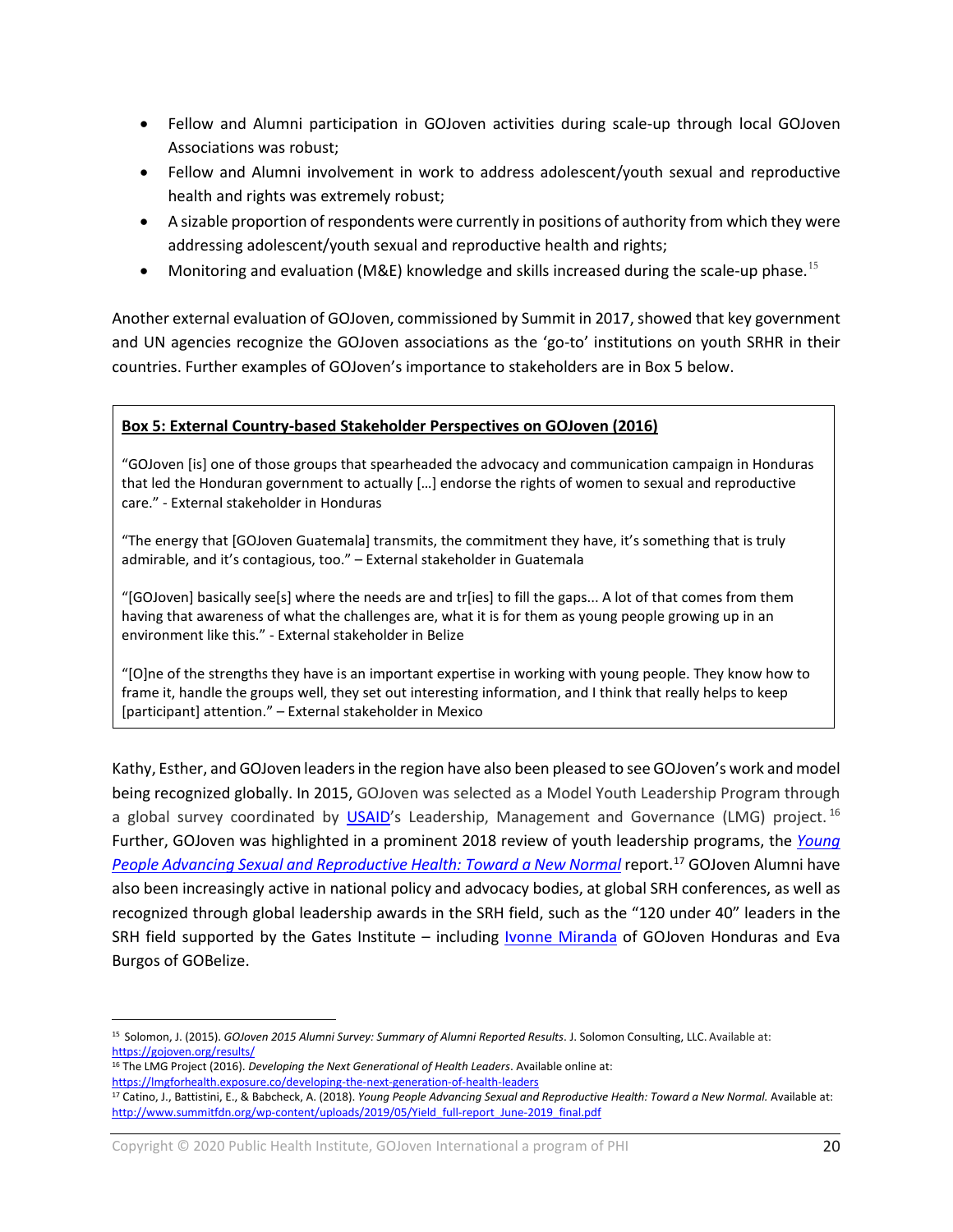After over a decade of investment in the development and strengthening of new youth leaders, particularly through GOJoven, The Summit Board was shifting to providing project-related support for work by leaders and organizations to improve SRHR and girls' empowerment outcomes in its focus countries, with less specific emphasis on youth leadership development. This transition in 2013 had required a swift pivot by PHI. PHI had rapidly reoriented its technical assistance to provide support to Alumni in each country as they established their own GOJoven organizations. Due to funding restrictions and strong GOJoven Alumni leadership capacity, by 2018, PHI had largely tapered off its technical assistance to the four GOJoven organizations. The goal was to end PHI's intermediary role and have the local associations begin a direct relationship with The Summit Foundation wherever feasible. This shift is now nearly complete, but it has been challenging for the local GOJoven associations to meet the legal requirements of a US foundation, even with significant flexibility and support from Summit staff.

#### **The Work of the Four National GOJoven Alumni Associations**

The four GOJoven Associations have all been active in leadership development, training and education related to adolescent SRH, and in advocacy and policy work. Alumni continue to contribute by serving as trainers for subsequent cohorts of GOJoven Fellows in each country since 2012, and the vast majority also pursue active leadership roles in the sector of youth sexual and reproductive health and rights in their countries. PHI's 2015 GOJoven Alumni Survey found continued strong participation (almost 90%) by Alumni in both the work of the GOJoven Alumni associations, but also in the field of adolescent sexual and reproductive health overall, often in positions of increasing responsibility.<sup>[18](#page-20-0)</sup>

GOJoven Guatemala devotes significant energies to adapting and continuing the GOJoven model. It deepened its emphasis on diversity in leadership, and, to this end, aims for each leadership cohort to be made up of 60% indigenous women, 35% men and 5% from the LGTBIQ community (in contrast to the original recruitment approach aiming at gender balance, with targeted outreach to indigenous and LGBTQ communities without quotas). Since 2013, GOJoven Guatemala has trained three new cohorts totaling 60 Fellows, and has transformed their attitudes and actions related to sexuality and equipped them to influence their communities. GOJoven Guatemala also decided to increase advocacy for government provision of education on sexual and reproductive health for young people. They were motivated by the fact that one-in-five Guatemalan females give birth before age  $19^{19}$  $19^{19}$ , as well as by the chance to bring active youth participation to a national coalition of groups that was working in this area. Further, the need was made all the more apparent by the organized and growing religious political opposition to government provision of SRH services and education. [20](#page-20-2)

 $\overline{a}$ 

<span id="page-20-0"></span><sup>&</sup>lt;sup>18</sup> Solomon, J. (2015). *GOJoven 2015 Alumni Survey: Summary of Alumni Reported Results*. J. Solomon Consulting LLC. Available at: <https://gojoven.org/results/>

<span id="page-20-1"></span><sup>&</sup>lt;sup>19</sup> Gamazo, C. (2017, June 26). Cómo las (visiones) religiosas impiden la educación sexual en Guatemala. Nómada. Available at: <https://nomada.gt/pais/como-las-visiones-religiosas-impiden-la-educacion-sexual-en-guatemala/>

<span id="page-20-2"></span><sup>&</sup>lt;sup>20</sup> In 2018, legislators from a range of parties introduced legislation prohibiting education on sexual and reproductive health for young people, with the aim of protecting life and the family. Dictamen de Comisión, June 2018. Available at[: https://www.congreso.gob.gt/wp](https://www.congreso.gob.gt/wp-content/plugins/paso-estado-incidencias/includes/uploads/docs/1528753491_Dictamen%205272.pdf)[content/plugins/paso-estado-incidencias/includes/uploads/docs/1528753491\\_Dictamen%205272.pdf](https://www.congreso.gob.gt/wp-content/plugins/paso-estado-incidencias/includes/uploads/docs/1528753491_Dictamen%205272.pdf)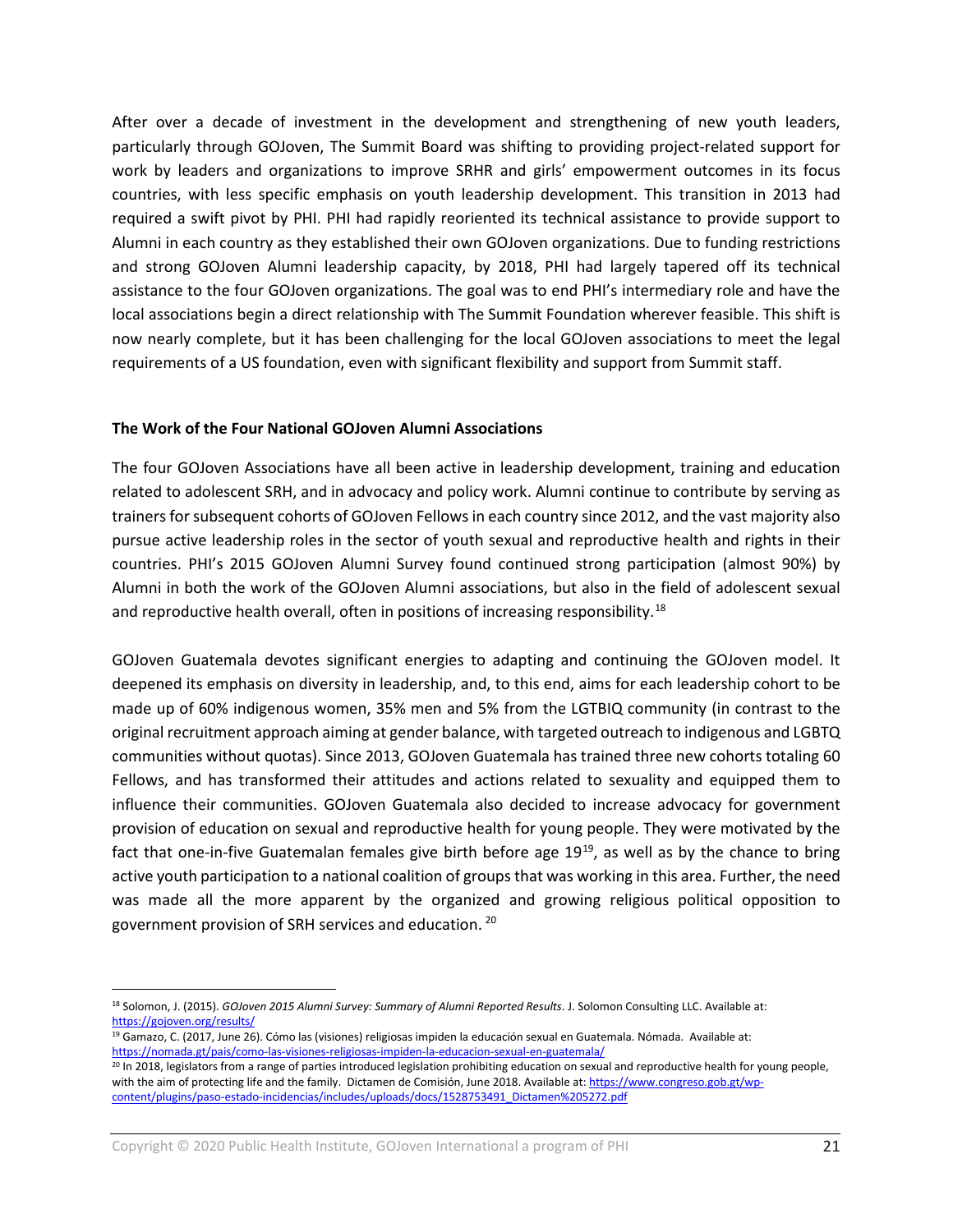GOJoven Honduras has developed a strong organizational structure and accounting systems, enabling it to gain support for direct grants from Summit. They have trained four new fellowship cohorts resulting in 95 new youth leaders. Two major areas of advocacy they have undertaken are on comprehensive sexuality education and emergency contraception, by serving as the lead in an NGO coalition, and by participating in government working groups. GOJoven Honduras has also reached over 20,000 youth and adolescents throughout Honduras on prevention of adolescent pregnancy, HIV transmission and sexually transmitted infections. They have also developed radio and television programming to inform thousands of youth of their SRHR. However, they have had to cope with security issues - and have moved their offices twice -, as well as with a conservative and unstable government.

GOBelize has maintained a strong and successful commitment to empowering new youth leaders. They have supported five additional English language fellowship cohorts resulting in 47 new youth leaders, including many community service providers working to improve ASRHR and to advocate for youth friendly services and comprehensive sexuality education. They have also bolstered their National Alumni Network, which now has 42 youth leaders actively contributing to advance ASRHR in their communities and country. They continue to provide pro-bono training and capacity building for the Belizean government and some NGO programs seeking to work with youth. GOBelize operates in a very underresourced environment, and while it regularly is invited to conduct youth trainings, it has struggled more than the other associations to secure core support for key staff salaries.

GOJoven Mexico is operating on a more geographically limited basis within the state of Quintana Roo, and its leadership development work has taken the form of community-based trainings. It also has taken on a lead role in state-focused advocacy to address adolescent pregnancy. While GOJoven Mexico has trained an additional cohort of twelve fellows, whose Leadership Action Plans resulted in trainings of over 3,000 young people, it has struggled to find financial support other than through Summit-supported international NGOs.

There is some wistfulness among Alumni and PHI about the changes post-transition. Alumni generally lamented the end of the Summit academic scholarship fund in 2016, closing off an important aid to fellows advancing further in their fields. In addition, due to financial constraints, Summit and PHI no longer supported in-person regional gatherings of Alumni, as opposed to at country levels. However, in 2017, the four country-based GOJoven associations launched the regional network of GOJoven Alumni Associations. There is openness from Summit and possibly other donors to support this, but it has been challenging for the GOJoven leaders to prioritize this amidst the many competing responsibilities of each local association.

Both GOJoven Alumni leaders, as well as Kathy and Esther, describe internal organizational struggles as having at times hampered the effectiveness of the Alumni Associations – either among Board members, or at the annual assemblies where Board members are elected. Further, with the exception of Belize, the executive director transitions have not been smooth. Finally, particularly in Guatemala and Honduras, the omnipresence of violence has posed serious problems to the Associations, causing them to relocate offices on numerous occasions.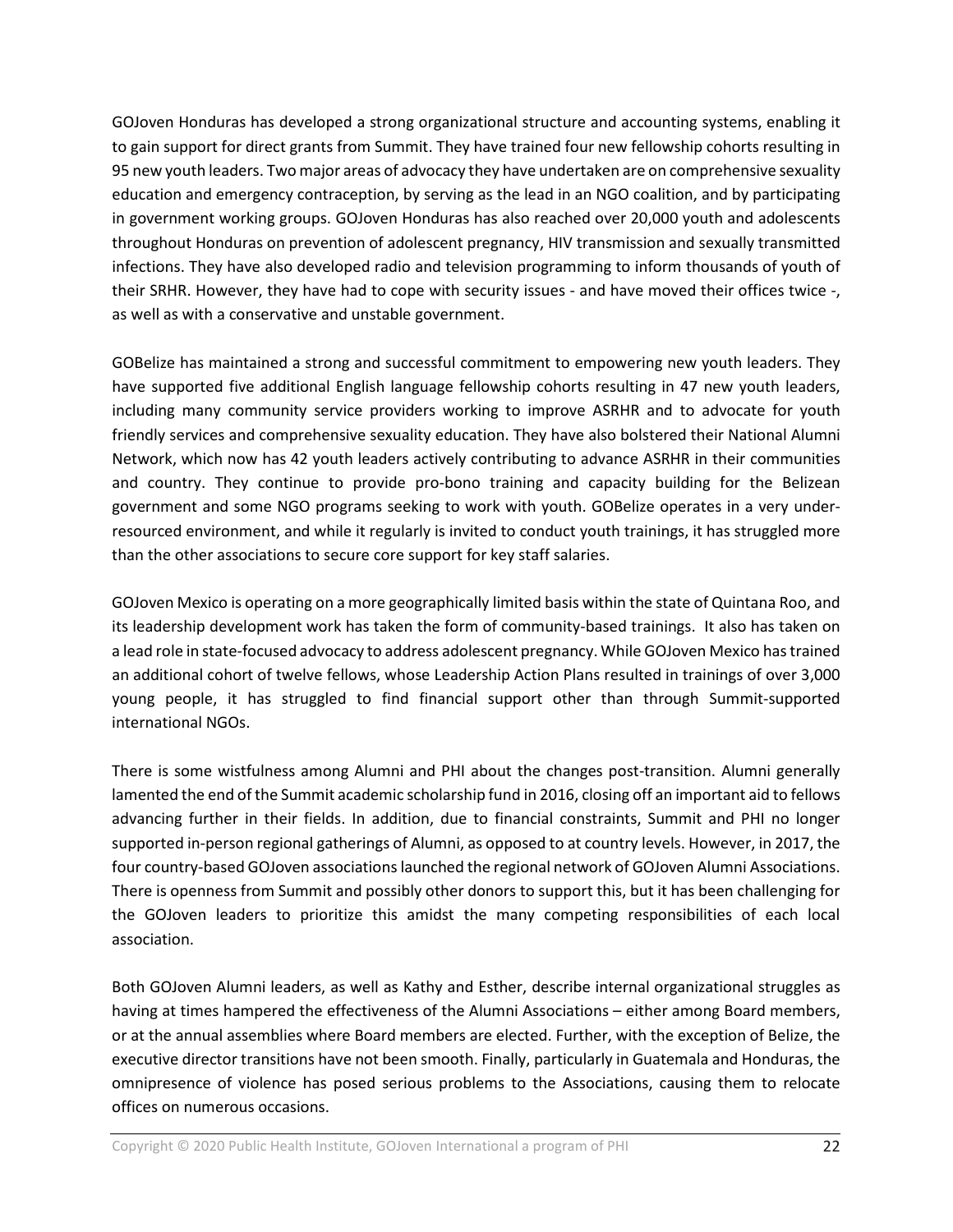GOJoven Alumni association leadership also struggles to secure sufficient funding to cover core functions, and their adaptations of the GOJoven Fellowship model. While GOBelize, GOJoven Guatemala and GOJoven Honduras have been funded by the Central America and Mexico Youth Fund (CAMY Fund), and other foundations, and UN and government agencies have channeled some support to the GOJoven association in each country, all identify fundraising as a challenge.

When Marta, the training director at GOJoven Guatemala, voices concerns about financial sustainability, she speaks for the leadership of many of the GOJoven organizations:

*"Finances are one of the greatest threats to GOJoven's sustainability and survival, since there is limited financial autonomy and great dependence on international bodies that provide economic resources".*

In spite of, or perhaps because of, all these challenges, Marta and her colleagues in Guatemala epitomize the spirit of GOJoven Alumni associations moving forward. GOJoven Guatemala is charging ahead with the training of new cohorts of Fellows, and they plan to tackle the following activities in order to strengthen and better adapt the GOJoven program to the country context, including:

- Work with new Fellows to develop personal "resilience plans" to help them surmount the inevitable setbacks that they encounter,
- **Design and implement a clear strategy to maintain and build continuous engagement with the** GOJoven Leadership Program by GOJoven Alumni active in SRHR, particularly in the social support and political arenas,
- Systematically evaluate the impacts of the GOJoven model in Guatemala over time, and
- **Secure adequate funding for the GOJoven model in the face of the withdrawal of donors from the** region.

While Kathy and Esther and the leadership of the GOJoven Alumni Associations were enthusiastic about the Associations' progress to-date, they knew that securing their future would require careful navigation. All were well aware of the challenges that the GOJoven Alumni associations face, and looked to the skills and commitments of GOJoven alumni and their evolving partnerships to continue to bring change to their region.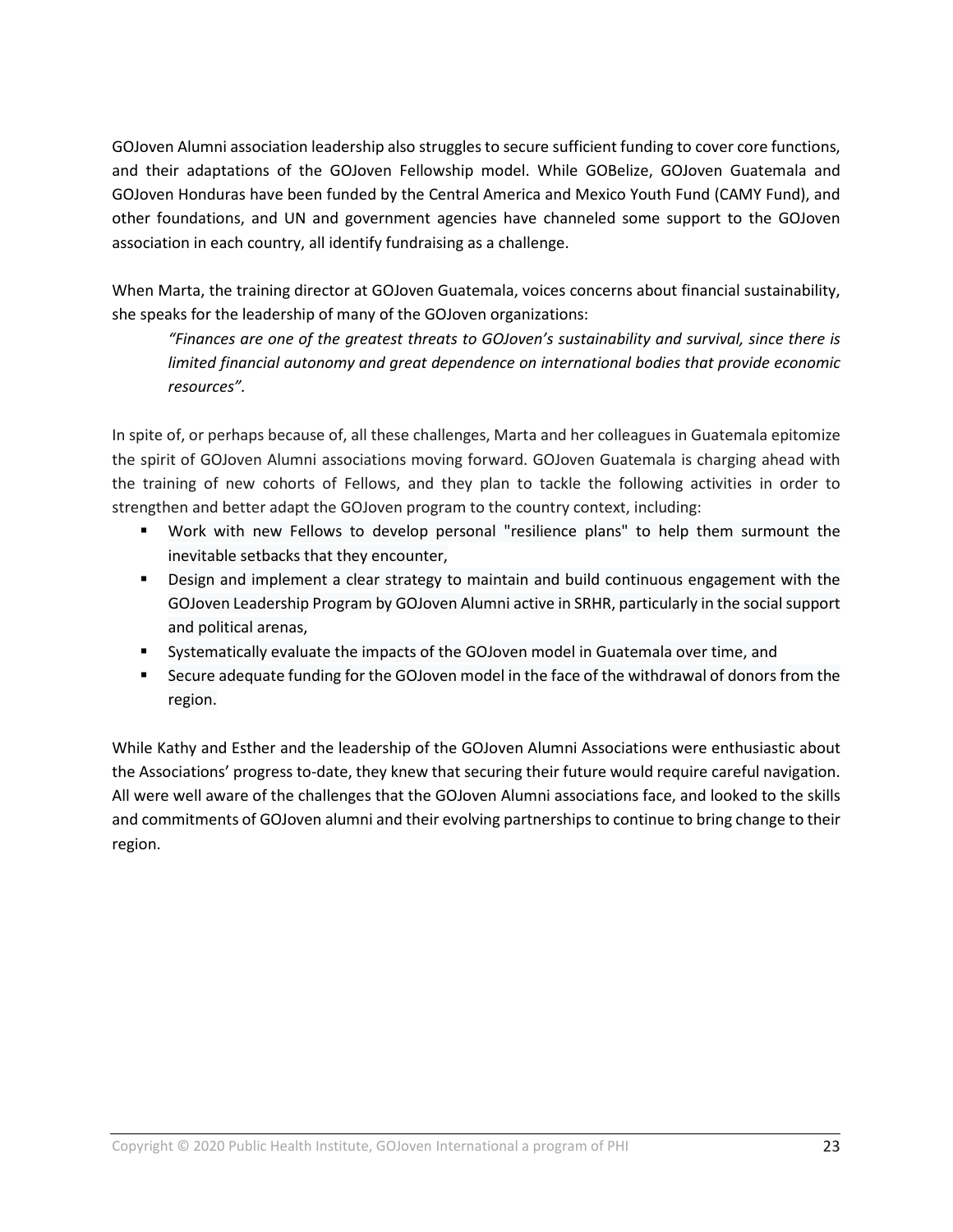# **Appendix: List of Tables and Figures**

# *Table 1: Summit Foundation funding for GOJoven (USD), 2004-2012*

| <b>Fellowship Cohort</b>               | Summit<br>Grant | <b>Project Period</b>      |
|----------------------------------------|-----------------|----------------------------|
| GOIoven 1                              | \$1,544,505     | 2004-2006 (3 years)        |
| GOJoven 2                              | \$1,890,000     | 2007-2009 (3 years)        |
| GOJoven 3                              | \$2,079,711     | 2010-2012 (3 years)        |
| <b>Summit Fellows Scholarship Fund</b> | \$433,045       | $2006 - 2016$ (10.5 years) |
| Total                                  | \$5,947,261     |                            |

## *Table 2: GOJoven country contexts*

|                                                     | <b>Honduras</b> | Guate-<br>mala | <b>Belize</b> | Q. Roo<br>(MX) | US.  | Canada |
|-----------------------------------------------------|-----------------|----------------|---------------|----------------|------|--------|
| Population in 2018 (millions)                       | 9.3             | 17             | 0.4           | 1.5            | 325  | 37     |
| Indigenous population (%)                           | 10%             | 41%            |               | 20%            | 1.6% | 4.3%   |
| Ages 10-24 (%)                                      | 31%             | 32%            | 30%           | 24%            | 20%  | 17%    |
| Adolescent birth rate (per 1,000, 1999-2012)        | 99              | 92             | 93            | 85             | 19   | 14     |
| Teens who are mothers (%)                           | 24%             | 21%            | n.a.          | 18%            | n.a. | n.a.   |
| Using modern contraception (married women 15-49, %) | 64%             | 49%            | 49%           | 65%            | 74%  | 72%    |
| Believe contraception is morally wrong (%)          | 47%             | 50%            | n.a.          | 21%            | 4%   | n.a.   |
| Believe homosexual behavior is morally wrong (%)    | 88%             | 91%            | n.a.          | 57%            | 35%  | n.a.   |
| Protestant/Evangelical (%)                          | 41%             | 41%            | 19%           | 9%             | 50%  | 29%    |
| Income held by top 10% (%)                          | 38%             | 38%            | 42%           | 35%            | 31%  | 25%    |
| Corruption Perception Index, 1-10 (2011)            | 2.6             | 2.7            | n.a.          | 3              | 7.1  | 8.7    |
| Homicide rate (per 100,000, 2016)                   | 57              | 27             | 38            | 19             | 5    | 2      |

*(UNFPA Dashboard; Pew Charitable Trust 2014; World Bank 2016; Transparency International, 2011)*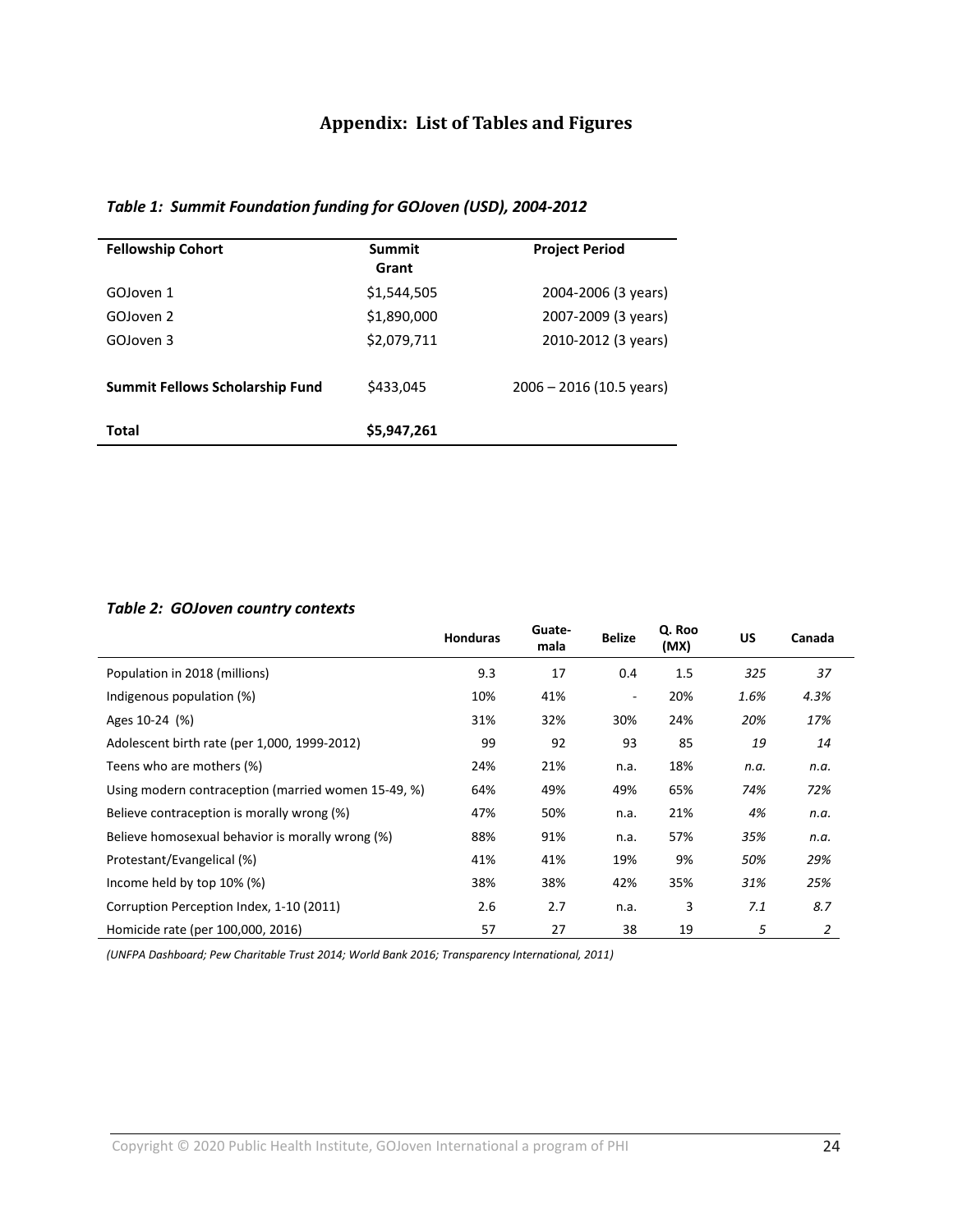| "Aging out"                                                    | Members and staff transition out of the organization when they reach a<br>certain age, creating a constant state of transition, with risk of losing<br>organizational history, skills, contacts |
|----------------------------------------------------------------|-------------------------------------------------------------------------------------------------------------------------------------------------------------------------------------------------|
| <b>High staff mobility</b>                                     | Young people's life situations make them more mobile (education, work,<br>relationships)                                                                                                        |
| Need for frequent<br>(re)training                              | Constant need to orient, train and retrain members and staff due to<br>aging out, mobility                                                                                                      |
| Youth leaders as tokens                                        | Invitations to events, work, input provision, because of desire for<br>appearance of engaging young people rather than actually delegating<br>authority to them.                                |
| <b>Field focus on same</b><br>small number of youth<br>leaders | Others often invite the 'usual suspects' to participate in their events and<br>work, limiting growth of capacity in a broader range of young people.                                            |
| <b>Expectations that youth</b><br>will always volunteer        | Others in field expect young people to volunteer just for the chance to<br>participate. Without compensation, young people cannot stay in field,<br>and are less able to remain involved.       |
| Limited core funding                                           | Youth-led organizations face extreme difficulty in obtaining financing for<br>core operating costs, exacerbated by short organizational track-records<br>and staff turnover.                    |

*Table 3: Special features and challenges of youth leadership and youth-led organizations*

Adapted from *Youth Leadership: Recommendations for Sustainability*. Available online at: http://www.youthcoalition.org/wp-content/uploads/youth\_sustainability\_web.pdf

## *Table 4: GOJoven Youth Leadership Development Fellowship: Program structure and curriculum content*

Personal Leadership Development Adolescent Reproductive Health and Rights Gender and Sexuality Strategic Thinking and Planning Program Management and Evaluation Policy Advocacy Media and Strategic Communications Conflict Resolution Community and Political Mobilization Population and Environment Information Technology Facilitation and Training Financial Management and Fundraising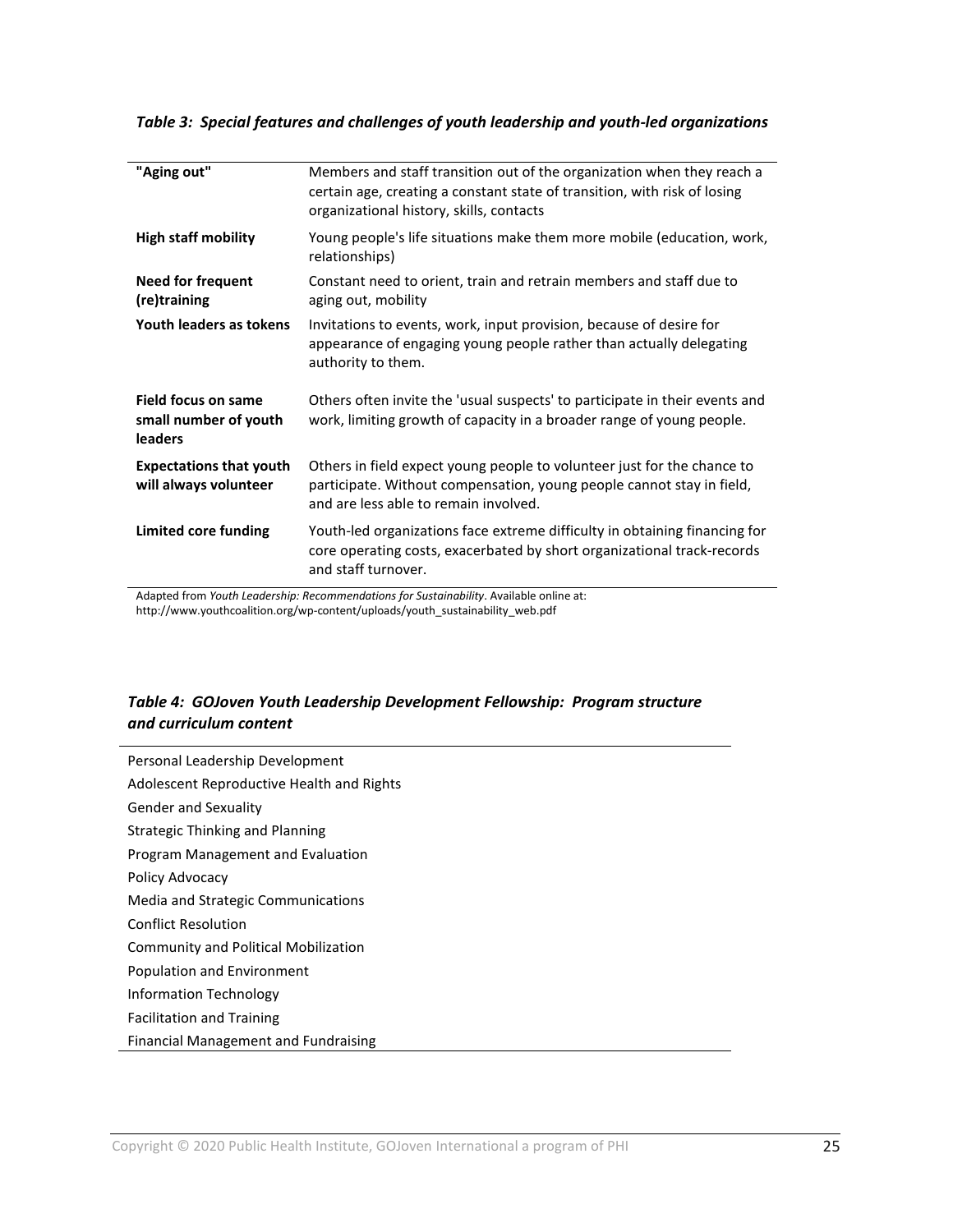# *Table 5: GOJoven alignment with recommended features of youth leadership programs*

| <b>Characteristics of Strong Youth Leadership Programs</b>        | <b>GOJoven Youth Leadership Development</b><br>Program                                    |  |  |
|-------------------------------------------------------------------|-------------------------------------------------------------------------------------------|--|--|
| Purposeful recruitment of diverse youth (sex, race,               | Diversity focus (gender, ethnicity, sexual identity,                                      |  |  |
| class, etc.) to create a cross-section of youth leaders           | income, education, profession)                                                            |  |  |
| Building of youth capabilities and assets                         | Didactic training coupled with Leadership Action<br>Plans implemented by teams of fellows |  |  |
| Creation of a supportive and equitable environment                | Institutional Strengthening workshops engaged                                             |  |  |
| to enable young people to make effective and                      | adult-youth pairs to create space for youth                                               |  |  |
| impactful contributions see                                       | leadership                                                                                |  |  |
| Connection between youth participants and adult<br>decisionmakers | Country and regional alumni networks                                                      |  |  |
| Financial support to carry out own related individual             | Leadership Action Plans - created and                                                     |  |  |
| or group projects (practice skills; develop own                   | implemented by teams of fellows in their                                                  |  |  |
| solutions)                                                        | communities, funded by seed grants                                                        |  |  |
| Funding for institutional strengthening (sector and/or            | Institutional Strengthening grants (alumni can                                            |  |  |
| leaders' home institutions)                                       | attend with leadership of their home institutions)                                        |  |  |
|                                                                   |                                                                                           |  |  |

*(Catino et al., 2018)*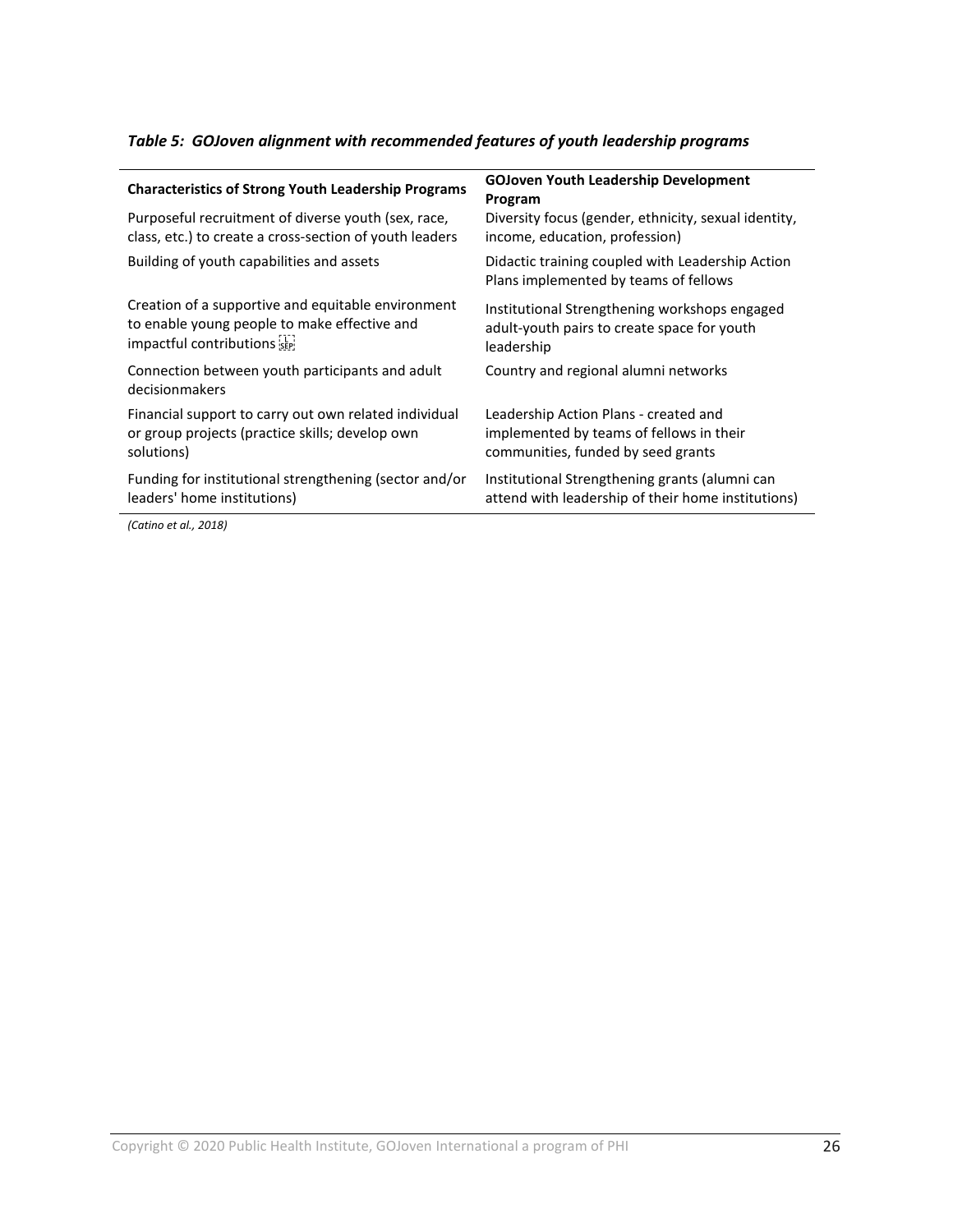*Figure 1: Hart's Ladder of Youth Participation*

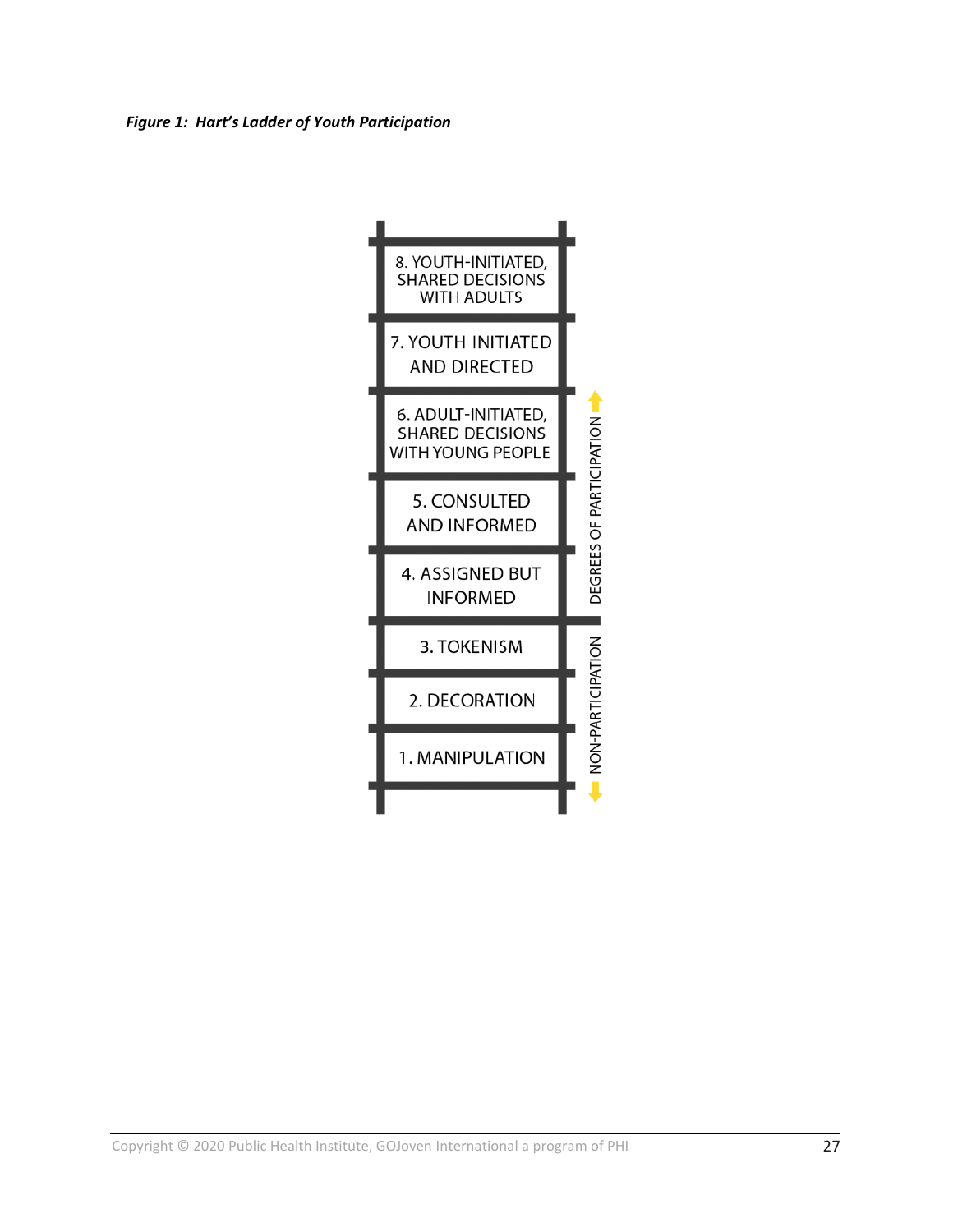# *Table 6: GOJoven Youth Leadership Development Program: Examples of co-leadership and codesign by Fellows and Alumni*

| Co-leadership                                                                            | Co-design                                                                                             |
|------------------------------------------------------------------------------------------|-------------------------------------------------------------------------------------------------------|
| Alumni recruited and interviewed new fellows                                             | Fellows and alumni helped revise GOJoven curriculum,<br>model (e.g., added focus on interculturalism) |
| Alumni led sessions at GOJoven fellowship trainings                                      | Aided in preparation of GOJoven proposals to The<br>Summit Foundation                                 |
| Alumni delivered technical assistance to GOJoven<br>groups in country                    | Alumni helped plan next phase of GOJoven through<br>Sustainability Committee participation            |
| Alumni served as country representatives                                                 |                                                                                                       |
| Alumni facilitated sessions in the Trainings<br>of Trainers                              |                                                                                                       |
| Alumni facilitated sessions in the Institutional<br>Strengthening workshops              |                                                                                                       |
| Alumni prepared institutional strengthening<br>proposals for their home organizations    |                                                                                                       |
| Alumni hired to aid with external evaluation<br>of GOJoven                               |                                                                                                       |
| Alumni provided technical assistance to the<br>fellowship (fund-raising, communications) |                                                                                                       |

## *Table 7: GOJoven Youth Leadership Development in Sexual and Reproductive Health and Rights Fellowship: 2012 Evaluation Results*

| <b>Individual level</b>                                                            | <b>Organizational Level</b>                                                                                                     | <b>National/ Regional level</b>                              |
|------------------------------------------------------------------------------------|---------------------------------------------------------------------------------------------------------------------------------|--------------------------------------------------------------|
| <b>Fellows reported increased:</b>                                                 | <b>Country organizations had:</b>                                                                                               |                                                              |
| Self-awareness & self-confidence in<br>leadership skills                           | New or expanded youth and/or ASRHR<br>focus in organizational missions,<br>strategic plans, policies, and/or<br>programming     |                                                              |
| Comfort with own sexuality                                                         | Increased representation of youth<br>and/or diverse gender & cultural<br>groups in organizational actions<br>and/or programming |                                                              |
| Acceptance of & respect for cultural &<br>sexual diversity                         | Improved cohesion & collaboration<br>among staff                                                                                |                                                              |
| Supportive attitudes toward gender &<br>sexual diversity                           | Improved staff knowledge, attitudes,<br>& skills concerning youth work, SRHR,<br>& project planning and/or evaluation           |                                                              |
| Skills to build leadership & SRHR<br>capacity among others (particularly<br>youth) | Increased collaboration with other<br>organizations                                                                             | Increased collaboration<br>with other organizations          |
| Technical knowledge of SRHR (e.g.,<br>HIV, family planning)                        | Increased visibility & recognition of the<br>organization                                                                       | Increased visibility &<br>recognition of the<br>organization |
| <b>Commitment to ASRHR work</b>                                                    |                                                                                                                                 |                                                              |

Copyright © 2020 Public Health Institute, GOJoven International a program of PHI 28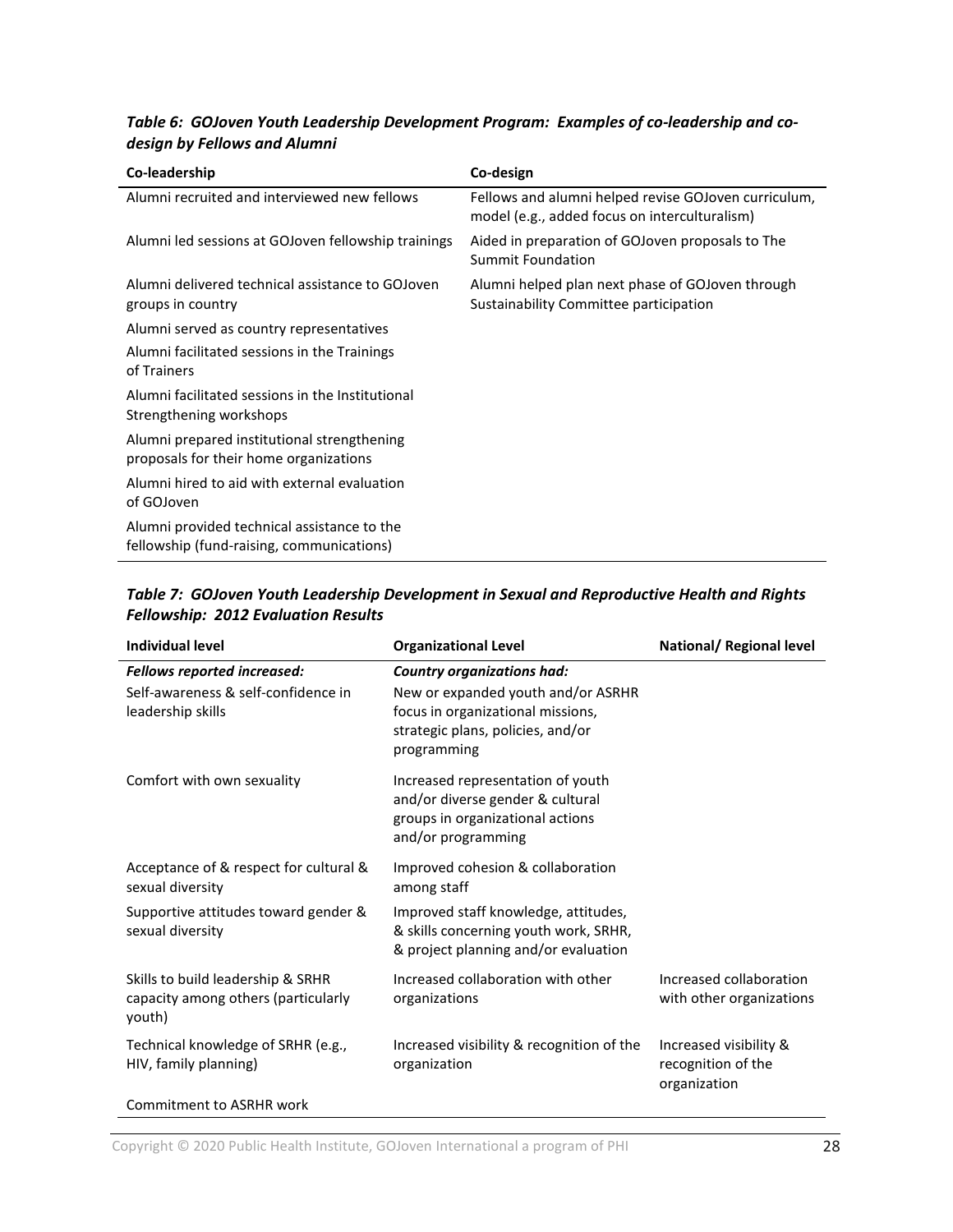

*Figure 2: GOJoven Program Fellows 2004-2012: Distribution by country*

Of the Fellows listed on this map, 168 graduated and became GOJoven Alumni. This includes only those Fellows trained directly by GOJoven International, not those trained by the GOBelize Alumni Association in partnership with GOJoven International in 2011-2012.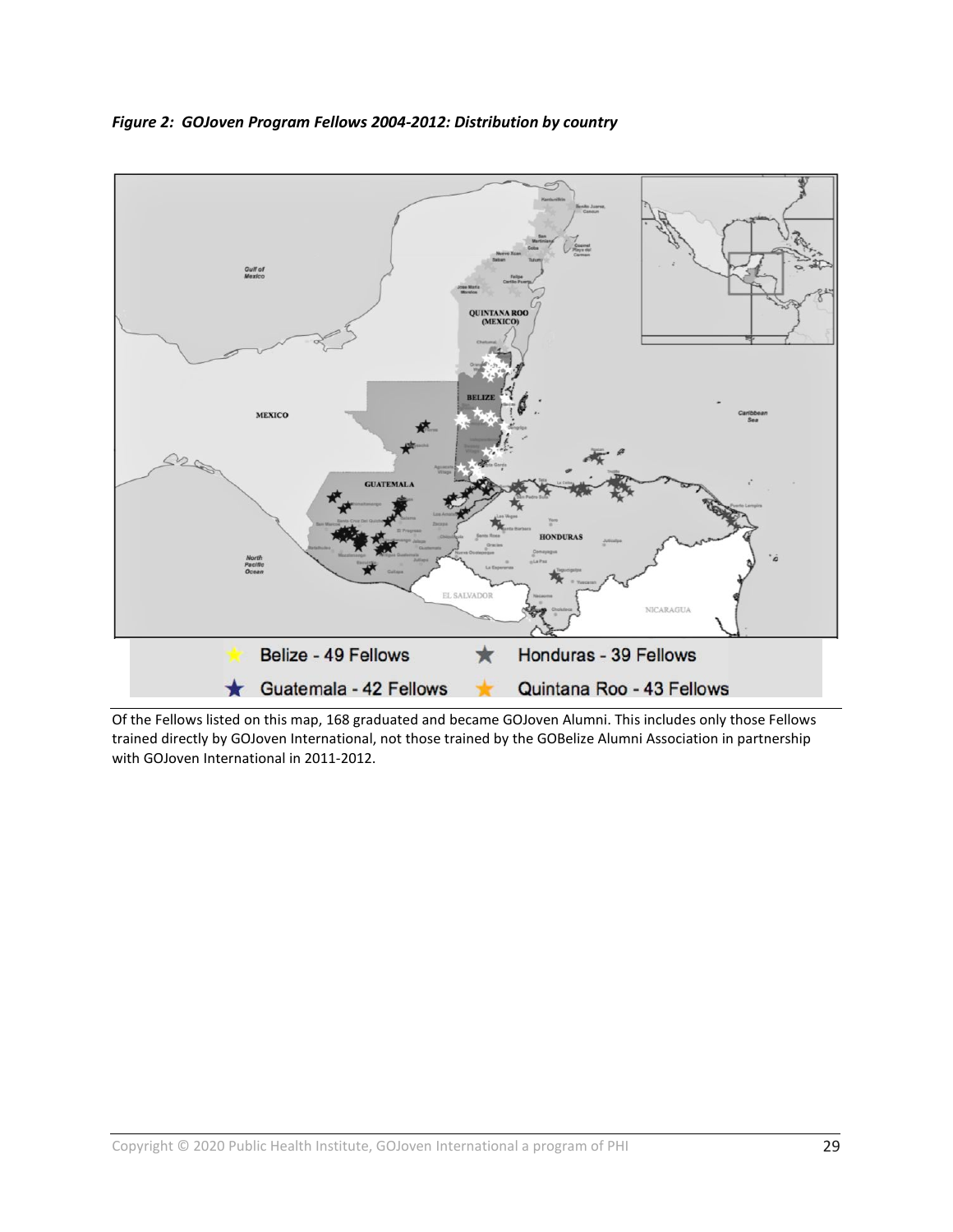#### *Figure 3: GOJoven Theory of Change*



# **GOJoven Theory of Change**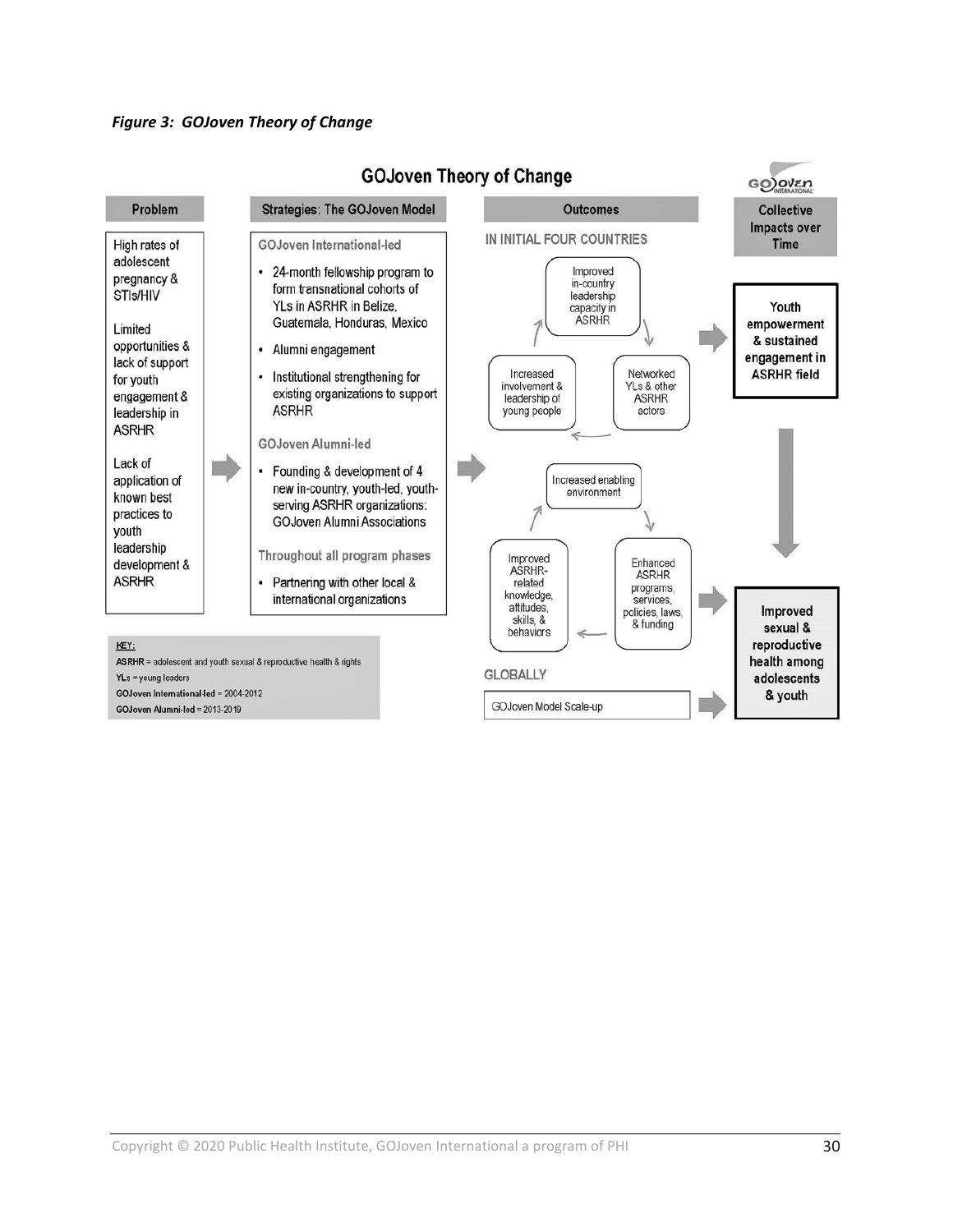# *Table 8: Possible scenarios for the future of GOJoven after 2012: Sustainability Committee discussions*

| <b>Scenario</b> |                                                                                                                                | Alumni Votes (#)                         |
|-----------------|--------------------------------------------------------------------------------------------------------------------------------|------------------------------------------|
| 1               | PHI continues to coordinate GOJoven with country representatives<br>in each country (status quo)                               | 0                                        |
| $\mathbf{2}$    | An existing local organization in each country takes on<br>responsibility for GOJoven in that country                          | <sup>0</sup>                             |
| 3               | A new organization in each country, founded by Alumni, leads and<br>runs a program based strictly on GOJoven's original design | <b>7</b> chose as their<br>second choice |
| 4               | A new or existing regional organization, with offices in each<br>country, runs a program based on the GOJoven model            | 1 chose as their<br>second choice        |
| 5               | Four separate organizations are established (one in each country),<br>adapting the GOJoven model to the country context        | <b>7</b> chose as their<br>first choice  |
| 6               | Other: A regional organization manages funding for 4 independent<br>NGOs, one in each country                                  | 1 chose as their<br>first choice         |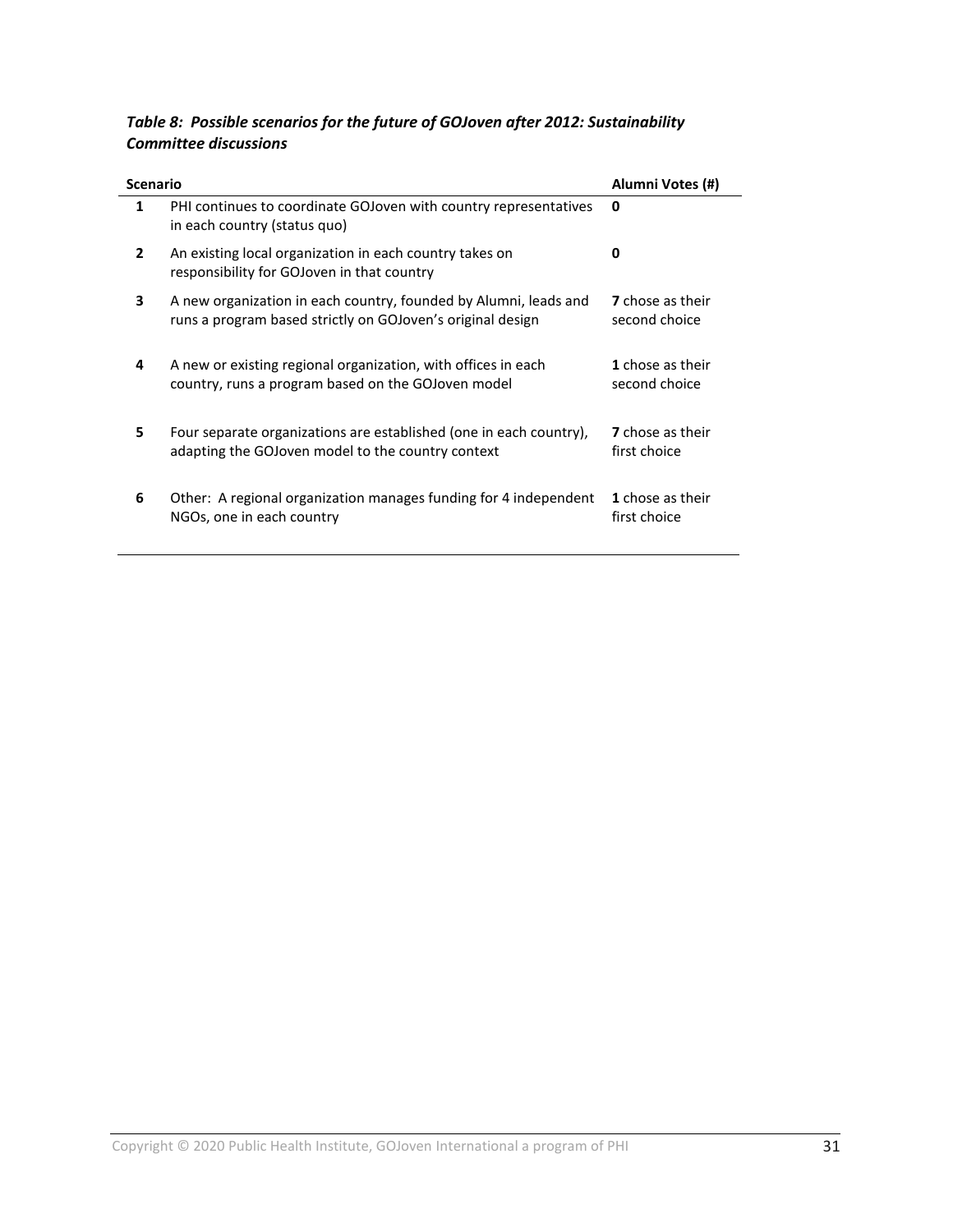| <b>Summit Foundation support to GOJoven Alumni</b>                                                            |           |                                                 |
|---------------------------------------------------------------------------------------------------------------|-----------|-------------------------------------------------|
| <b>Associations through PHI Sub-granting</b>                                                                  |           | <b>Project Period</b>                           |
| GOJoven 4                                                                                                     | \$427,755 | Jan. 2013-May 2015 (29 months)                  |
| GOJoven 5                                                                                                     | \$192,000 | Jan. 2015-April 2016 (16 months)                |
| GOJoven 6                                                                                                     | \$190,000 | Jan. 2016-June 2017 (18 months)                 |
| GOJoven 7                                                                                                     | \$166,500 | June 2016-June 2019 (23 months)                 |
|                                                                                                               |           |                                                 |
| <b>GOJoven Honduras Alumni</b>                                                                                |           |                                                 |
| Summit grants (2)                                                                                             | \$104,000 | 2016-2018 (28 months);<br>2017-2019 (17 months) |
| Other donors: USAID, UNFPA, UN Women, IWHC, Creative<br>Associates, CARE International, PAHO, CAMY Fund, Plan | \$782,500 | Amount 2014-2018                                |
| International, Youth LEAD, CIPRODEH, HIVOS, Global Fund                                                       |           |                                                 |
| for Children, World Bank through ETR                                                                          |           |                                                 |
| <b>GOJoven Belize</b>                                                                                         |           |                                                 |
| Summit grants (2)                                                                                             | \$26,000  | 2017-2018 (6 months);<br>2018-2019 (6 months)   |
| Other donors: UNDP, WestWind Foundation through PHI,<br>CAMY Fund, IWHC, PEPFAR                               | \$246,000 | Amount 2013-2018                                |
|                                                                                                               |           |                                                 |
| <b>GOJoven Guatemala Alumni Association</b>                                                                   |           |                                                 |
| <b>Other donors:</b> Vincent Coates Foundation through PHI,                                                   | \$455,000 | Amount 2014-2018                                |
| IWHC, USAD, OSAR, CAMY Fund, UNFPA, Planned<br>Parenthood Global, CARE Guatemala, Every Mother Counts,        |           |                                                 |
| The Pulsera Project, Global Fund for Children                                                                 |           |                                                 |
| <b>GOJoven Mexico</b>                                                                                         |           |                                                 |
| Other donors: IMJUVE, CDI, SEDSOL, CAMY Fund, Global<br>Fund for Children, Promundo, MEXFAM                   | \$123,500 | Amount 2014-2018                                |
|                                                                                                               |           |                                                 |

## *Table 9: GOJoven Alumni Association Funding (USD), 2013-2019\**

\*GOJoven Alumni Association fundraising totals listed as "Other donors" are approximate based on their reporting to PHI.

**Total \$2,963,219**